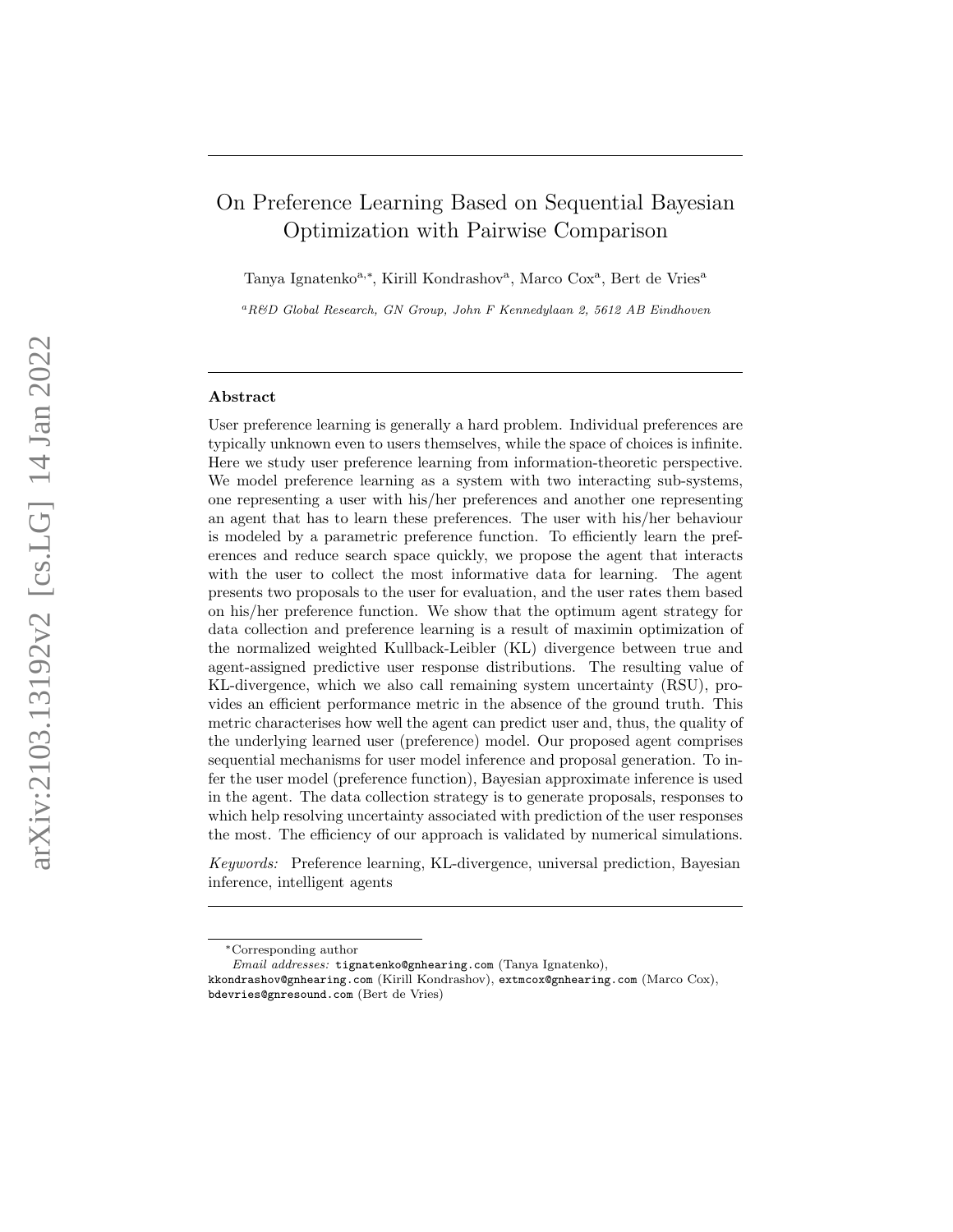#### 1. Introduction

In this work, we study the problem of preference learning. We start with a motivating example presenting a preference learning problem in the context of the fitting a hearing aid (HA). This example allows us to set the scene for the preference learning problem and reason about the properties and requirements of the corresponding solution.

Motivating Example: Fitting and tuning of HAs has always been considered a tedious task of healthcare professionals (HCPs). Traditional approaches for fitting HA parameters rely on compensation of a user's hearing loss, based on audiograms, by applying rules such as NAL-NL1 or NAL-NL2 [\[1\]](#page-26-0). These rules, however, do not take into account specific user preferences. Tuning of the HA parameters would happen at some later moment of time, at an HCP's office, when a user shares some qualitative feedback about his/her experience of using their HAs with the HCP. The tuning result heavily depends on the HCP's experience and expertise levels, and the degree to which the user feedback can be related to the required tuning. In practice, due to generic fitting and tuning procedures, HA users remain not fully satisfied with the result that leads to recurrent visits to HCPs or less frequent HA use. This gives a rise to optimal personalization problem of HA parameter settings. It is desirable to empower the user to take direct decisions and have direct impact on the tuning process by creating an automated system for learning user preferences in an efficient and minimally obtrusive way.

In the HA example, equalizer tuning, simulations, rendering and other similar applications, the result of parameter tuning cannot be objectively evaluated and depends on an individual perceptual subjective evaluation. Individual preferences are often unknown even to the users themselves and might require infinite number of trying different options to discover them. Moreover, from the user perspective, the relation between the tuning process and its outcome is not straightforward. Indeed, there are typically many interconnected parameters that have a nonlinear relationship with the final result. Therefore, in this work, we study a problem of efficient automated search for optimal parameters or, more generally, user preference by incorporating a user feedback into the learning cycle. From psychological prospective, see, e.g., [\[2\]](#page-26-1), people find it easier to compare two options and indicate their preference for one of them, rather than to rate options according to a numeric scale. Therefore, to lower the burden on the user and guarantee reliability of the feedback, we consider the setting, where the user is required to evaluate a sequence of pairs of proposals, by stating his/her<sup>[1](#page-1-0)</sup> choice for one of them.

The problem of preference learning has been an active research topic in the past years. Brochu et. al [\[3\]](#page-26-2) studied active preference learning with Gaussian processes used to model preference function and expected improvement criterion

<span id="page-1-0"></span><sup>1</sup>Later in the text, for compactness, we use "his" as a gender-neutral pronoun associated with a "user".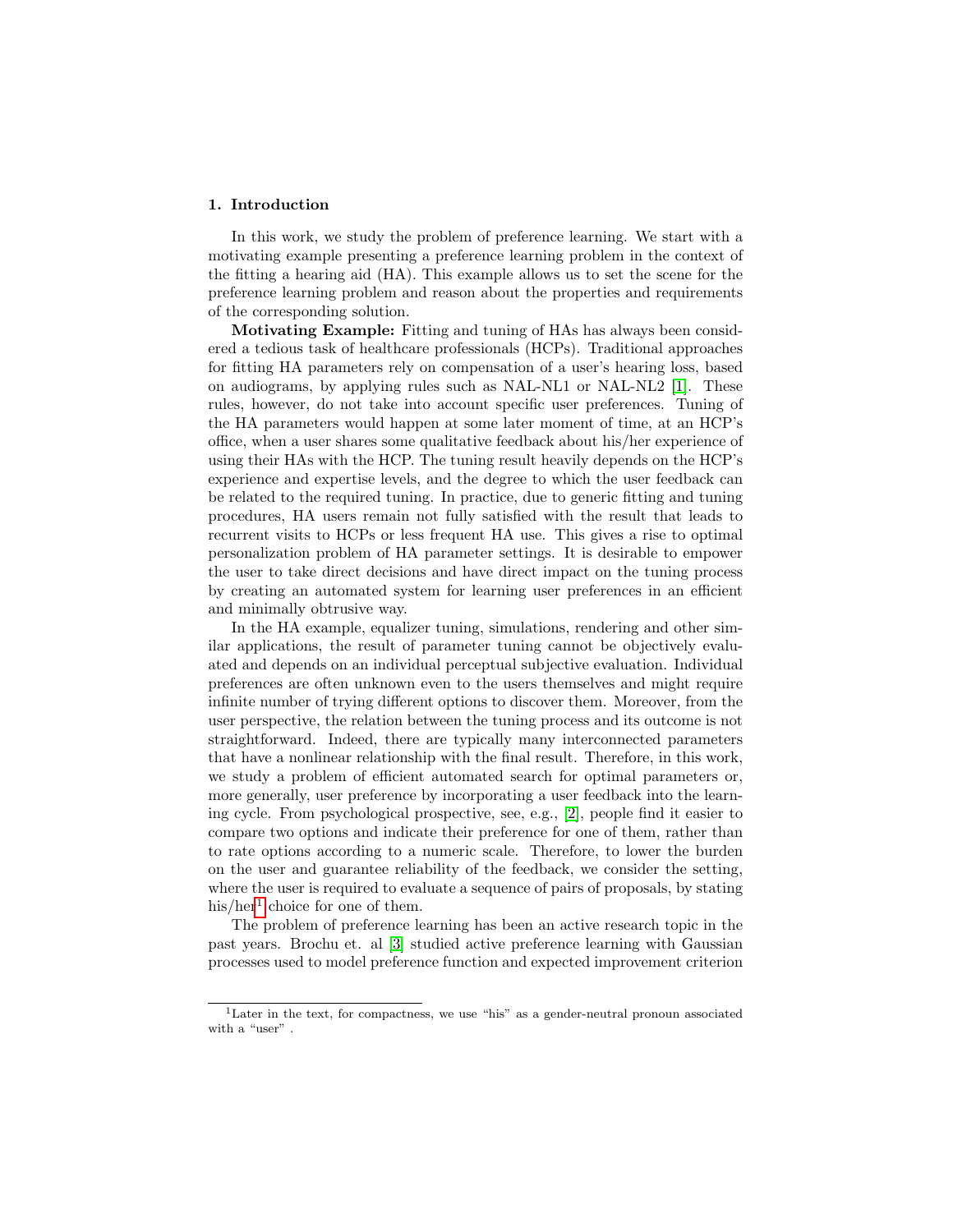as acquisition function for efficient data collection. A good overview of preference learning using Gaussian processes and further references are presented in [\[4\]](#page-26-3). Gonz´alez et. al [\[5\]](#page-27-0) studied the problem of preferential Bayesian optimization of a black-box function with duelling bandits. In their work an unknown function is also modeled using Gaussian processes and considered acquisition strategies included expected improvement and duelling-Thompson sampling. Another direction of preference function modeling was taken in [\[6\]](#page-27-1), where parametric user preference models were proposed. In their work, Thompson sampling together with Bayesian approximate inference was used to learn the user preferences and cumulative value of the preference function was used to assess the learning performance. It was shown that parametric approach could outperform preference function models based on Gaussian processes. Remarkably, in situations with preference learning, the optimal user preferences as well as the corresponding value of the preference function are unknown. Therefore, in the approaches based on the expected improvements, the current estimate of the user preference function for the optimal preference is used as a ground truth, which need not be close to the actual user preference. Hence, the procedure does not guarantee convergence to the true preference. Duelling approaches only take into account the second order statistics for defining acquisition strategies. Moreover, performance metrics such as expected improvement, valuation function or Copeland score do not guarantee convergence to the optimum.

In Bayesian optimization literature, other alternatives for acquisition functions were proposed that included entropy search (ES) [\[7\]](#page-27-2) and predictive entropy search (PES) [\[8\]](#page-27-3) approaches. ES-based acquisition function, however, relies on the entropy reduction relative to the uniform distribution and thus does not guarantee efficient exploration of the search space and correct localization of the user preferences. PES approach aims at exploring the data points that provide the highest information gain about location of the global maximum of some unknown function. Similar to ES and PES approaches, we study the problem of the preference learning from the information-theoretic perspective. While our approach results into the acquisition function similar in form to the PES one, it is conceptually very different. We provide theoretical foundation for the optimal agent strategy that combines both preference learning and data acquisition, and propose corresponding performance measure. Instead of using estimates of unobservable preference function values, we concentrate on the information provided in the user responses, in order to steer the learning process. The proposed performance measure can be efficiently used to evaluate the learning performance in the absence of true user preference information.

#### 1.1. Summary of Our Contribution

The goal of this work is to design a Bayesian optimizer for user preference learning from binary choices. This optimizer has to find the optimal preferences of the user, given binary user responses, in as few trials as possible. Binary user responses correspond to user indication of his preference for one of the two presented choices. Our approach is based on a parametric user preference model, proposed in [\[6\]](#page-27-1). In this case, the optimal preference can be expressed as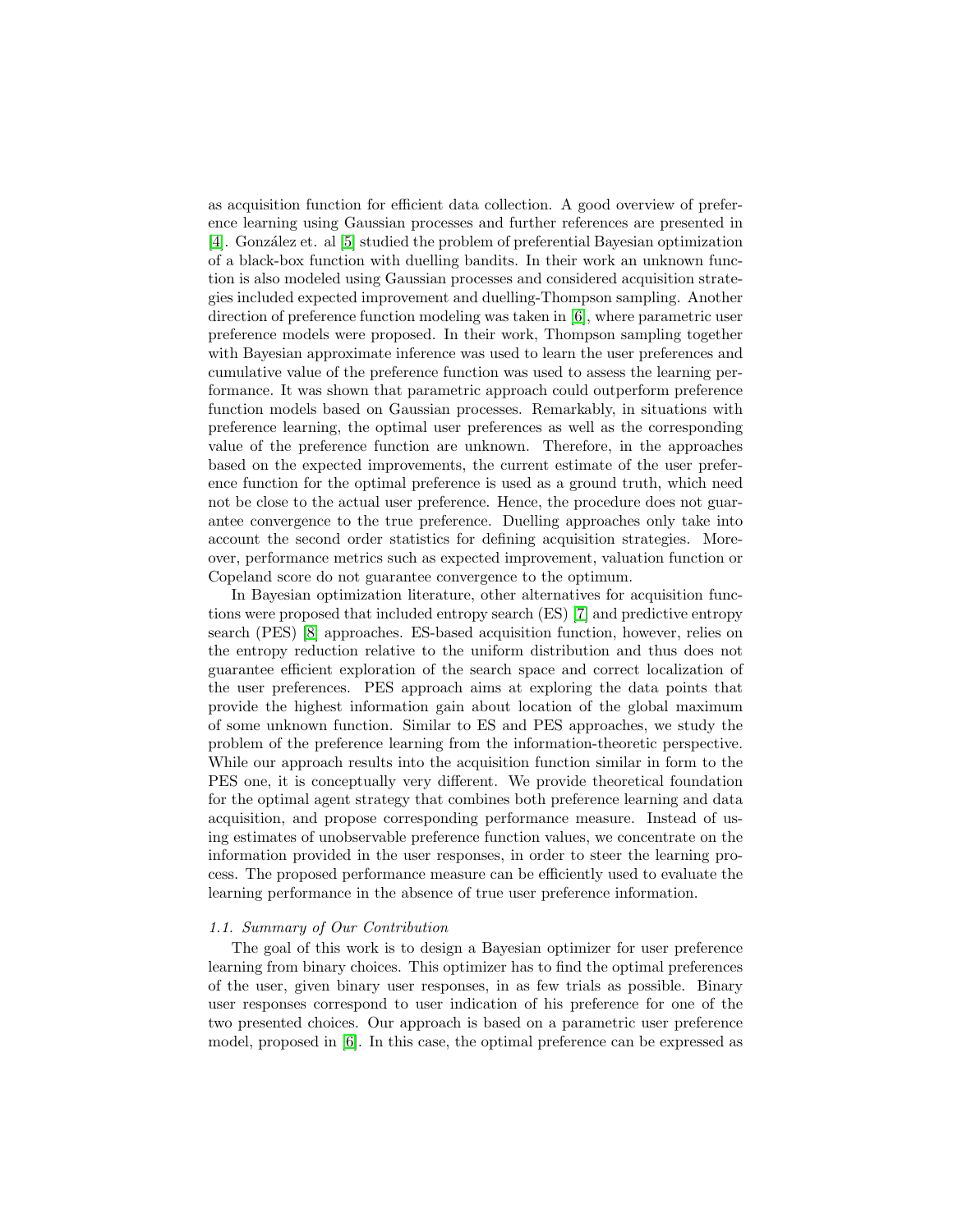<span id="page-3-0"></span>

Figure 1: A preference learning system, as two interacting sub-systems, i.e., a user and an agent. For each interaction, the agent generates two proposals. The user evaluates these two proposals, based on his preferences, and provides the ranking of the presented proposals (binary response).

the location of the maximum of the latent user preference function that we need to infer. We take an information-theoretic point of view to the problem. We model the preference learning system as two interacting sub-systems, where one sub-system represents the user with his preferences and the other represents an agent that probes the user, such that it can efficiently learn the user preferences, see Fig[.1.](#page-3-0) The agent strategy is based on sequential reduction of uncertainty about the user after each interaction between the user and the agent. We show that the optimal strategy is the result of maximin optimization of the normalized weighted Kullback-Leibler (KL) divergence between true and agentassigned predictive user response distributions. This approach results into a theoretically-grounded acquisition function. Moreover, we use the value of the optimized KL-divergence as a metric that characterizes the quality of the learned preference and allows us to monitor the learning process and its convergence. This metric does not require the knowledge of the true preference. The optimal agent strategy and the metric are derived based on the concepts of universal prediction, see e.g. [\[9\]](#page-27-4). Finally, our learning procedure is sequential, sometimes in the literature referred to as online. The advantage of this approach is twofold: firstly, we do not need to store all data required for the model update, and, secondly, this approach allows capturing the dynamics of (possibly) changing user preference.

Notations: In the rest of the text, we denote random variables by capital letters,  $R$ , realizations or observations by small letters,  $r$ , and vectors by bold letters, r. Moreover, sequences are denoted by  $r_1^n$  and  $\{a, b\}_1^n$ , and defined as  $r_1^n = \{r_1, r_2, \ldots, r_n\}$  and  $\{a, b\}_1^n = \{\{a_1, b_1\}, \{a_2, b_2\}, \ldots, \{a_n, b_n\}\},\$ respectively.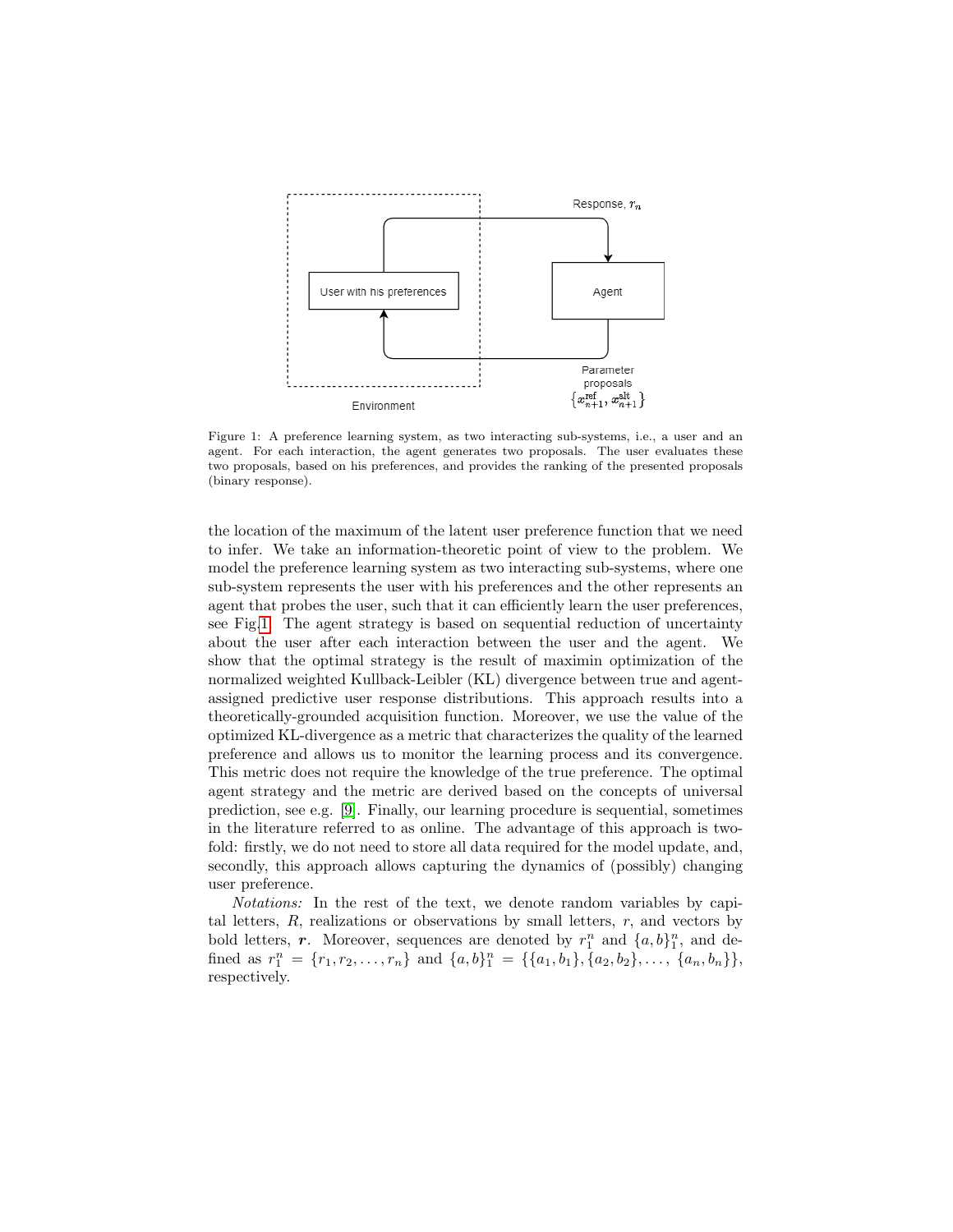#### 2. User and Preference Function Modeling

We start with specifying the user model, which represents a probabilistic description of user responses, when comparing two proposals. The proposals are expressed as sets of parameters defining an outcome that user evaluates. E.g., in the motivating example, parameters are represented by set of HA parameters that are used by a HA device to process sound, which is evaluated by a user. Thus, parameters are latent random variables in the models we propose. Throughout the text, we use parameter proposals, parameters and proposals interchangeably, and it will be clear form the context if proposals refer to the parameters or outcome of parameter application. Integral parts of the model include a user preference function and a distribution of the user responses to the presented choices of parameters.

Consider a vector of parameters, defined on a D-dimensional continuous compact surface. In particular, parameters x are defined on a D-dimensional hyper-cube, i.e.,  $\mathbf{x} \in [0, 1]^D$ . We can always guarantee this by normalizing the actual parameters by their physical range. Our goal is to find optimal values of parameters, denoted by  $\theta$ , corresponding to the preference for a particular user. Here we follow the model setting of [\[6\]](#page-27-1).

The user model is based on two assumptions: (1) a user preference exists and is described by a unimodal preference function  $f(\cdot)$ ; and (2) a user can be uncertain about his preference, which can be expressed in terms of an additive random variable.

In general, the user preference function is unknown. We assume this latent preference function  $f(\mathbf{x}; \theta, \Lambda)$  to be a parametric function of parameters,  $\mathbf{x} \in [0,1]^D$  with known form but unknown shape. This shape is characterized by tuning parameters,  $\boldsymbol{\theta} \in [0,1]^D$  and  $\Lambda = \text{diag}([\lambda_1, \lambda_2, \dots, \lambda_D]), \lambda_d \in \mathbb{R}^+, d =$  $1, 2, \ldots, D$ . In particular, the user preference function is specified by the following function

<span id="page-4-0"></span>
$$
f(\mathbf{x}; \boldsymbol{\theta}, \Lambda) = -\sqrt{(\mathbf{x} - \boldsymbol{\theta})^T \Lambda (\mathbf{x} - \boldsymbol{\theta})}.
$$
 (1)

Note that the tuning parameters correspond to the location of the function optimum,  $\theta$ , that is, in fact, the optimal parameters corresponding to the user preference; and to the spread around this optimum,  $\Lambda$ , that characterizes user sensitivity to parameter changes, respectively. The tuning parameters are userspecific and need to be learned. The form of this preference function has an attractive property that it allows for quick narrowing of the search space, see [\[6\]](#page-27-1).

Next, in order to model user preference uncertainty, we define a value function  $u(\cdot)$  as

$$
u(\mathbf{x}) = f(\mathbf{x}; \boldsymbol{\theta}, \Lambda) + \varepsilon,\tag{2}
$$

where the user uncertainty error  $\varepsilon$  is assumed to have the standard Gaussian distribution, i.e.,

$$
\varepsilon \sim \mathcal{N}(0, 1). \tag{3}
$$

The choice for this assumption is further discussed after we introduce the notion of the user response.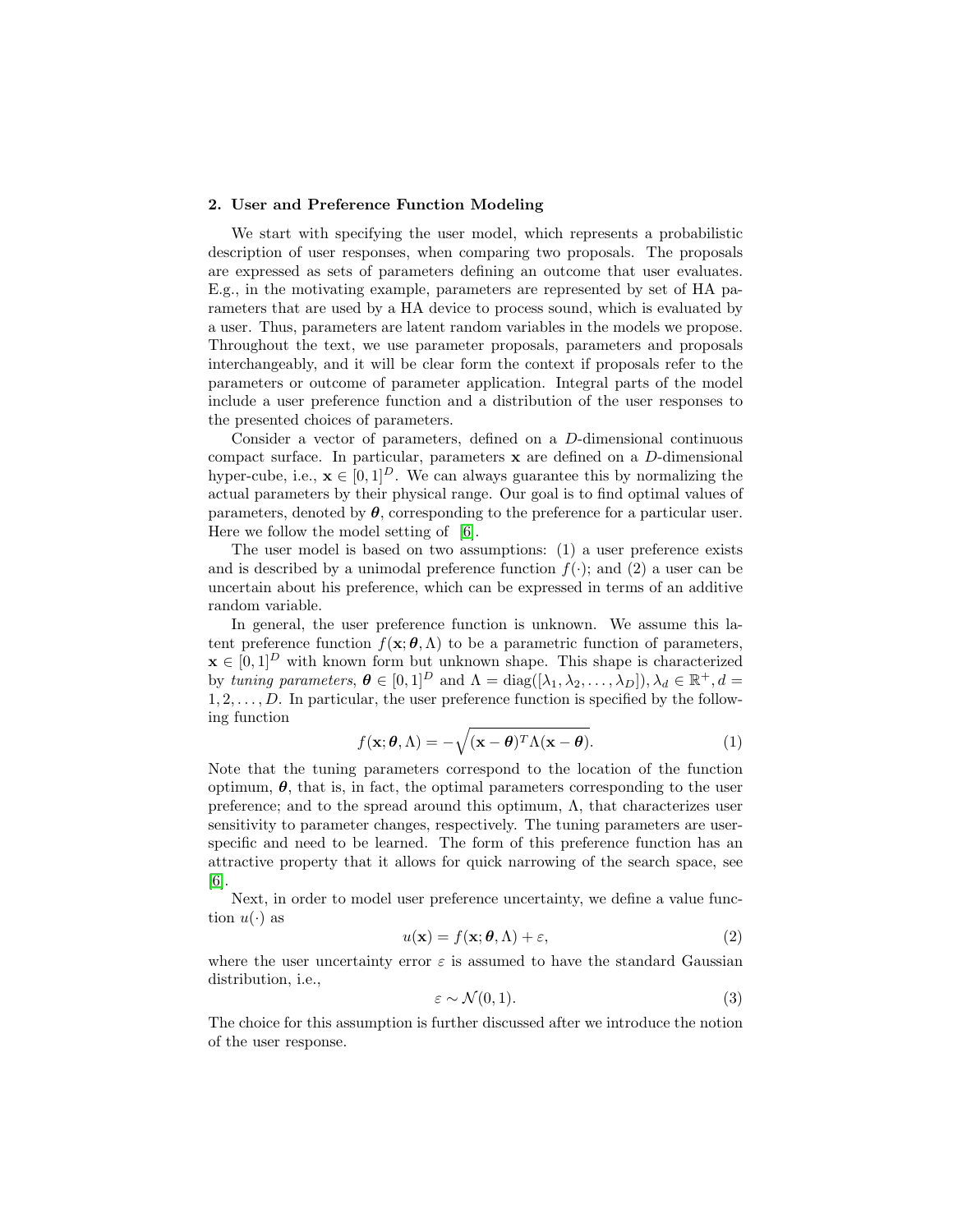Consider now a user response to a pairwise comparison of parameters from a trial, defined by a pair  $\{x^{\text{ref}}, x^{\text{alt}}\}$ , where  $x^{\text{ref}}$  and  $x^{\text{alt}}$  are the so-called *reference* and alternative parameter proposal, respectively. We call reference proposal  $\mathbf{x}^{\text{ref}}$ to be the highest rated proposal from the previous trial and this situation is challenged by the alternative proposal  $\mathbf{x}^{\text{alt}}$ , in the given trial. The user response depends on his preferences for the presented parameters, which are given by the value function for these parameters. The user response,  $R$ , takes values from  $\{0,1\}$ , where response 1 to a trial  $\{x^{\text{ref}}, x^{\text{alt}}\}$  indicates that parameter  $x^{\text{alt}}$  is preferred over or is as good as  $\mathbf{x}^{\text{ref}}$ , and 0, otherwise, i.e.,

$$
R \stackrel{\Delta}{=} \begin{cases} 1, & \text{if } \mathbf{x}^{\text{alt}} \succeq \mathbf{x}^{\text{ref}} \\ 0, & \text{if } \mathbf{x}^{\text{ref}} \succ \mathbf{x}^{\text{alt}} \end{cases}, \tag{4}
$$

here  $\succeq$  denotes preferred or equivalent to, and  $\succeq$  denotes strict preference.

Now, the probability of a positive user response, i.e., that  $R$  takes on value 1, in a trial  $\{x^{\text{ref}}, x^{\text{alt}}\}$ , is given by

<span id="page-5-0"></span>
$$
Pr{R = 1 | {\mathbf{x}^{\text{ref}}, \mathbf{x}^{\text{alt}}}, f}
$$
  
=  $Pr{u(\mathbf{x}^{\text{alt}}) \ge u(\mathbf{x}^{\text{ref}})}$   
=  $Pr{f(\mathbf{x}^{\text{alt}}; \boldsymbol{\theta}, \Lambda) + \varepsilon' \ge f(\mathbf{x}^{\text{ref}}; \boldsymbol{\theta}, \Lambda) + \varepsilon}$   
=  $Pr{\varepsilon - \varepsilon' \le f(\mathbf{x}^{\text{alt}}; \boldsymbol{\theta}, \Lambda) - f(\mathbf{x}^{\text{ref}}; \boldsymbol{\theta}, \Lambda)}$   
=  $\Phi\left(\frac{f(\mathbf{x}^{\text{alt}}; \boldsymbol{\theta}, \Lambda) - f(\mathbf{x}^{\text{ref}}; \boldsymbol{\theta}, \Lambda)}{\sqrt{2}}\right)$   
=  $\Phi\left(f(\mathbf{x}^{\text{alt}}; \boldsymbol{\theta}, \Lambda') - f(\mathbf{x}^{\text{ref}}; \boldsymbol{\theta}, \Lambda')\right),$  (5)

where  $\Phi(\cdot)$  is the cumulative distribution function (CDF) of the standard Gaussian distribution, and  $\Lambda' = \frac{\Lambda}{2}$ . Thus, R is a Bernoulli random variable with parameter  $\Phi(f(\mathbf{x}^{\text{alt}};\boldsymbol{\theta},\Lambda') - \tilde{f}(\mathbf{x}^{\text{ref}};\boldsymbol{\theta},\Lambda'))$ . Therefore, given the user preference and response model, defined by  $(1)-(5)$  $(1)-(5)$ , the probability mass function  $(PMF)$  of a user response to a trial  $\{x^{\text{ref}}, x^{\text{alt}}\}$  is given by

$$
P\left(r \mid \{\mathbf{x}^{\text{ref}}, \mathbf{x}^{\text{alt}}\}, f\right) = \Phi\left(f(\mathbf{x}^{\text{alt}}; \boldsymbol{\theta}, \Lambda') - f(\mathbf{x}^{\text{ref}}; \boldsymbol{\theta}, \Lambda')\right)^{r} \cdot \left(1 - \Phi\left(f(\mathbf{x}^{\text{alt}}; \boldsymbol{\theta}, \Lambda') - f(\mathbf{x}^{\text{ref}}; \boldsymbol{\theta}, \Lambda')\right)\right)^{1-r} = \Phi\left(f(\mathbf{x}^{\text{alt}}; \boldsymbol{\theta}, \Lambda') - f(\mathbf{x}^{\text{ref}}; \boldsymbol{\theta}, \Lambda')\right)^{r} \cdot \Phi\left(f(\mathbf{x}^{\text{ref}}; \boldsymbol{\theta}, \Lambda') - f(\mathbf{x}^{\text{alt}}; \boldsymbol{\theta}, \Lambda')\right)^{1-r}.
$$
(6)

This user response model, which relates binary observations to the continuous latent function, is also known as the Thurstone-Mosteller law of comparative judgment [\[10\]](#page-27-5). In statistics, it is called the binomial-probit regression model.

Remark 2.1. Note that we can assume unit-variance of the user uncertainty error because other values can be absorbed by the preference function as a scaling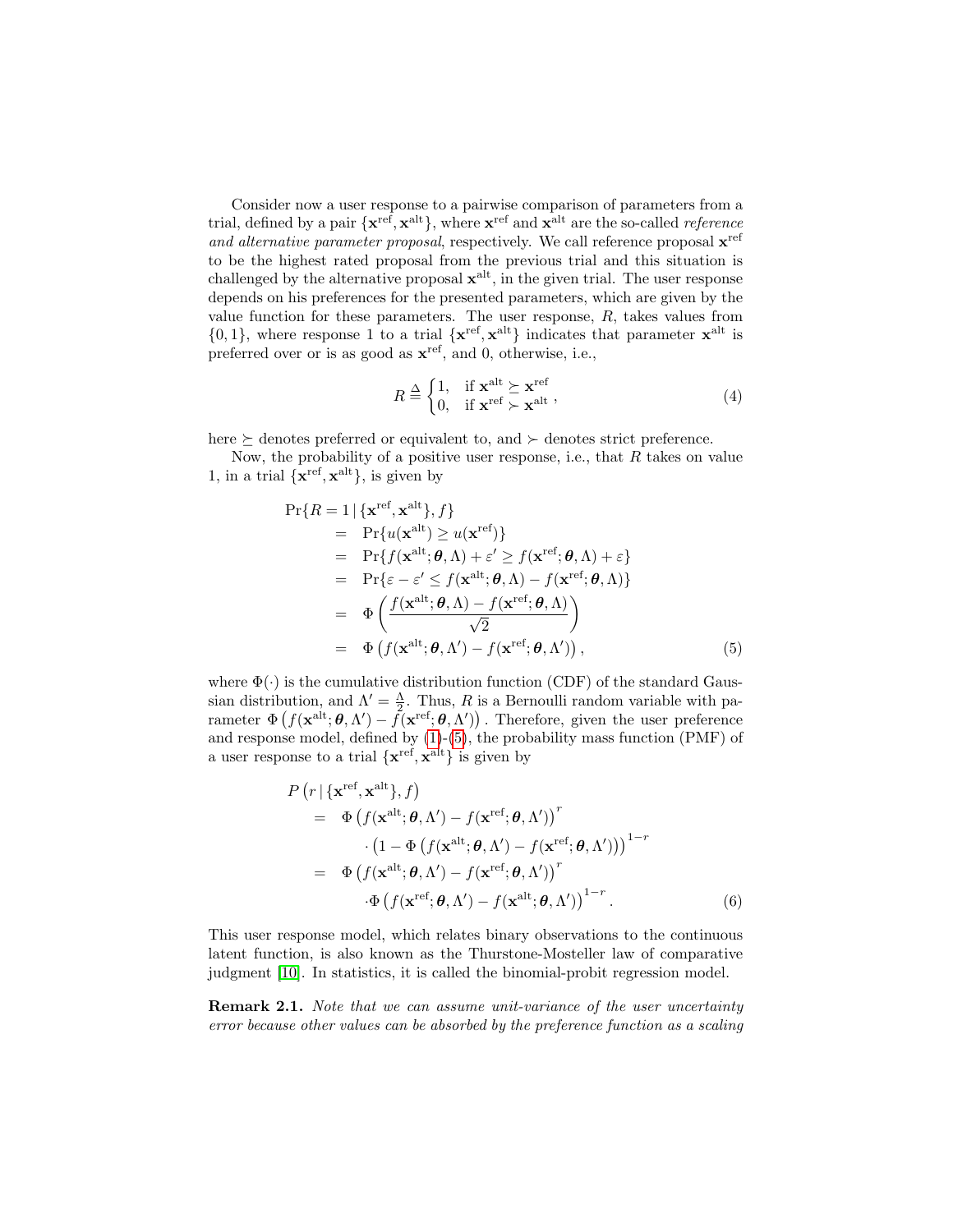factor in the user sensitivity. Indeed, when  $\varepsilon \sim \mathcal{N}(0, \beta^{-1})$  the user response model becomes

$$
P(r | {\mathbf{x}^{ref}, \mathbf{x}^{alt}}; f)
$$
  
=  $\Phi\left(\frac{f(\mathbf{x}^{alt}; \boldsymbol{\theta}, \Lambda) - f(\mathbf{x}^{ref}; \boldsymbol{\theta}, \Lambda))}{\sqrt{2}\beta^{-1}}\right)^r$   

$$
\Phi\left(\frac{f(\mathbf{x}^{ref}; \boldsymbol{\theta}, \Lambda) - f(\mathbf{x}^{alt}; \boldsymbol{\theta}, \Lambda))}{\sqrt{2}\beta^{-1}}\right)^{1-r}
$$
  
=  $\Phi\left(f(\mathbf{x}^{alt}; \boldsymbol{\theta}, \Lambda'') - f(\mathbf{x}^{ref}; \boldsymbol{\theta}, \Lambda'')\right)^r$   
 $\Phi\left(f(\mathbf{x}^{ref}; \boldsymbol{\theta}, \Lambda'') - f(\mathbf{x}^{alt}; \boldsymbol{\theta}, \Lambda'')\right)^{1-r},$ 

where  $\Lambda'' = \frac{\beta^2 \cdot \Lambda}{2}$ .

Remark 2.2. Observe that, in this model, we can re-define  $\Lambda$  as  $\Lambda'$  or  $\Lambda''$ . Since  $\Lambda$  is an unknown parameter, this scaling can be applied without loss of generality. However, care need to be taken while setting the priors for this parameter, taking into account physical interpretation of parameters in a specific application and thus possibly also re-scaling hyper parameters of the prior distributions.

The following definition summarizes our user model.

Definition 2.1 (User Model). A user model is defined by the PMF of the user response r to a trial  $\{x^{ref}, x^{alt}\}\$ and is given by

$$
P\left(r \mid \mathbf{x}^{ref}, \mathbf{x}^{alt}, f\right) = \Phi\left(f(\mathbf{x}^{alt}; \boldsymbol{\theta}, \Lambda') - f(\mathbf{x}^{ref}; \boldsymbol{\theta}, \Lambda')\right)^r
$$

$$
\cdot \Phi\left(f(\mathbf{x}^{ref}; \boldsymbol{\theta}, \Lambda') - f(\mathbf{x}^{alt}; \boldsymbol{\theta}, \Lambda')\right)^{1-r},\tag{7}
$$

where  $\Phi(\cdot)$  is the CDF of the standard normal distribution. Here  $f(\cdot;\cdot)$  is a user preference function, given by

<span id="page-6-0"></span>
$$
f(\mathbf{x}; \boldsymbol{\theta}, \Lambda) = -\sqrt{(\mathbf{x} - \boldsymbol{\theta})^T \Lambda (\mathbf{x} - \boldsymbol{\theta})},
$$
\n(8)

the user response relation to a trial  $\{x^{ref}, x^{alt}\}\$ is defined by

$$
R \stackrel{\Delta}{=} \begin{cases} 1, & \text{if } \mathbf{x}^{alt} \succeq \mathbf{x}^{ref} \\ 0, & \text{if } \mathbf{x}^{ref} \succ \mathbf{x}^{alt} \end{cases},
$$
(9)

and the user uncertainty about his response to a given trial is characterized by the standard Gaussian distribution:

$$
\varepsilon \sim \mathcal{N}(0, 1). \tag{10}
$$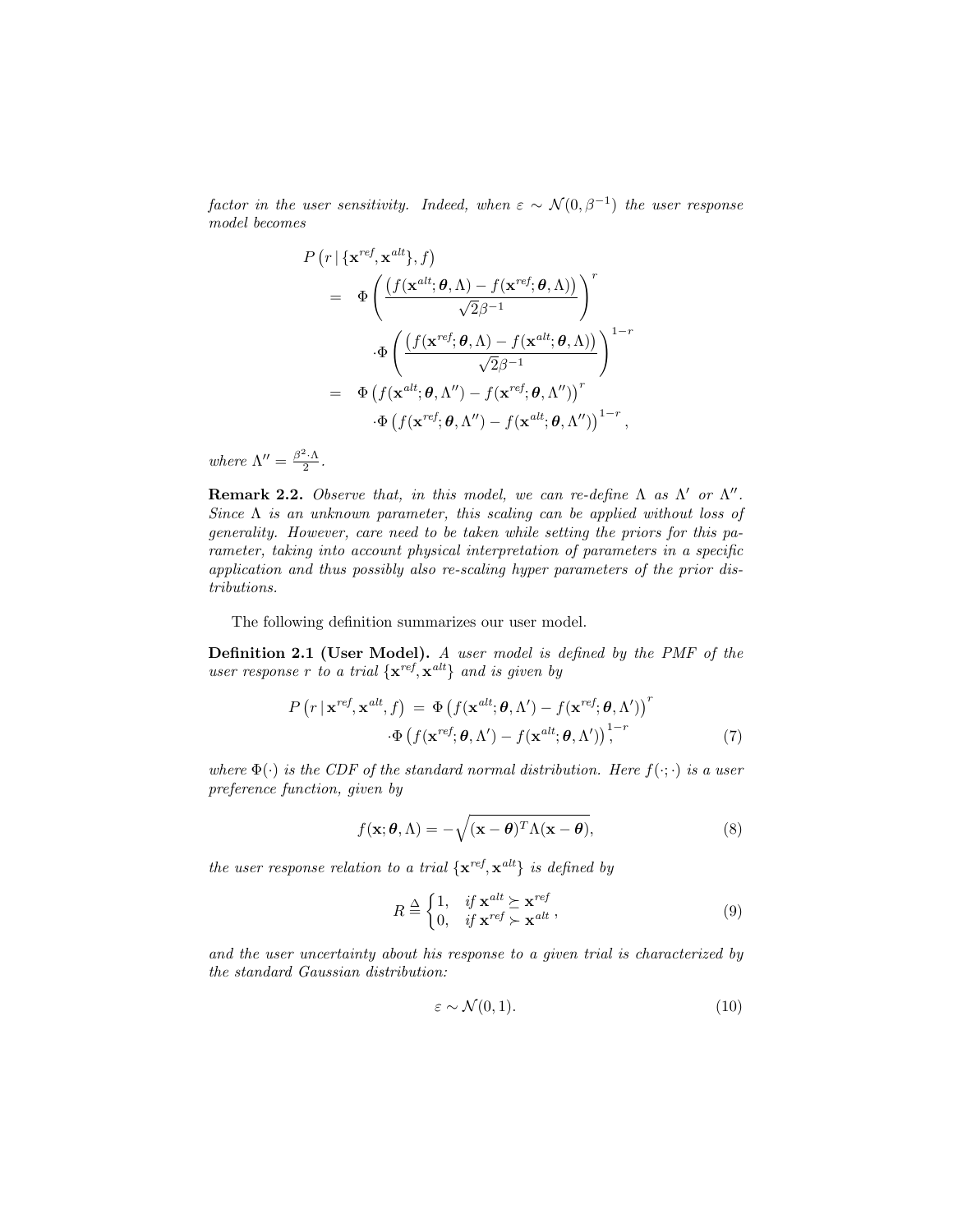Observe that the user model, defined as above, is a parametric model of the user preferences and sensitivity. Our goal is to estimate the user preference parameter  $\theta$ , based on a sequence of trials and corresponding user responses. This problem can be seen as a problem of finding the optimum of the latent user preference function, and thus requires learning the function or, equivalently, its parameters. Note, however, that sensitivity parameter  $\Lambda$  is, in fact, a nuisance parameter, since our primary goal is learning the location of the optimum. Moreover, since we need to learn user preferences in as few trials as possible, this learning problem also relates to the problem of active learning. There, the goal is to learn a model efficiently by selecting the most relevant data (trials in our setting). Given unimodality of the preference function, it is also desirable to construct trials such that in each given trial, an alternative proposal is better than a reference proposal with high probability. The resulting procedure is then similar in flavor to gradient ascent.

In the next section, we define the inference strategy for user preference learning, but, first, we specify the full model for our preference learning system and its properties.

#### 3. Preference Learning System and Inference Strategy

#### 3.1. Parameter Transformation

Before going into the model specification, we introduce useful parameter transformation and define the corresponding parameter vector:

$$
\phi = \begin{bmatrix} \alpha_1 \\ \vdots \\ \alpha_D \\ \gamma_1 \\ \vdots \\ \gamma_D \end{bmatrix}, \qquad (11)
$$

where

$$
\alpha_d = \Phi^{-1}(\theta_d), \tag{12}
$$

$$
\gamma_d = \ln(\lambda_d), \quad d = 1, 2, \dots, D,\tag{13}
$$

and  $\Phi^{-1}(\cdot)$  is the inverse of the CDF of the standard Gaussian distribution. The latter non-linear monotonic transformation guarantees that the values of parameters  $\boldsymbol{\theta}$  are constrained to the [0, 1]<sup>D</sup> hyper-cube during the learning process, while we operate in the transformed continuous parameter space. From now on, we also assume that trial proposals are in the same transformed domain as the parameters. Similarly, transformation of the user sensitivity helps to constrain this parameter to the positive real subspace. Further, we re-define the preference function with this transformed parameter vector as

<span id="page-7-0"></span>
$$
f(\mathbf{x}; \phi) \stackrel{\Delta}{=} f(\Phi(\mathbf{x}); \Phi(\alpha), \exp(\Gamma)), \tag{14}
$$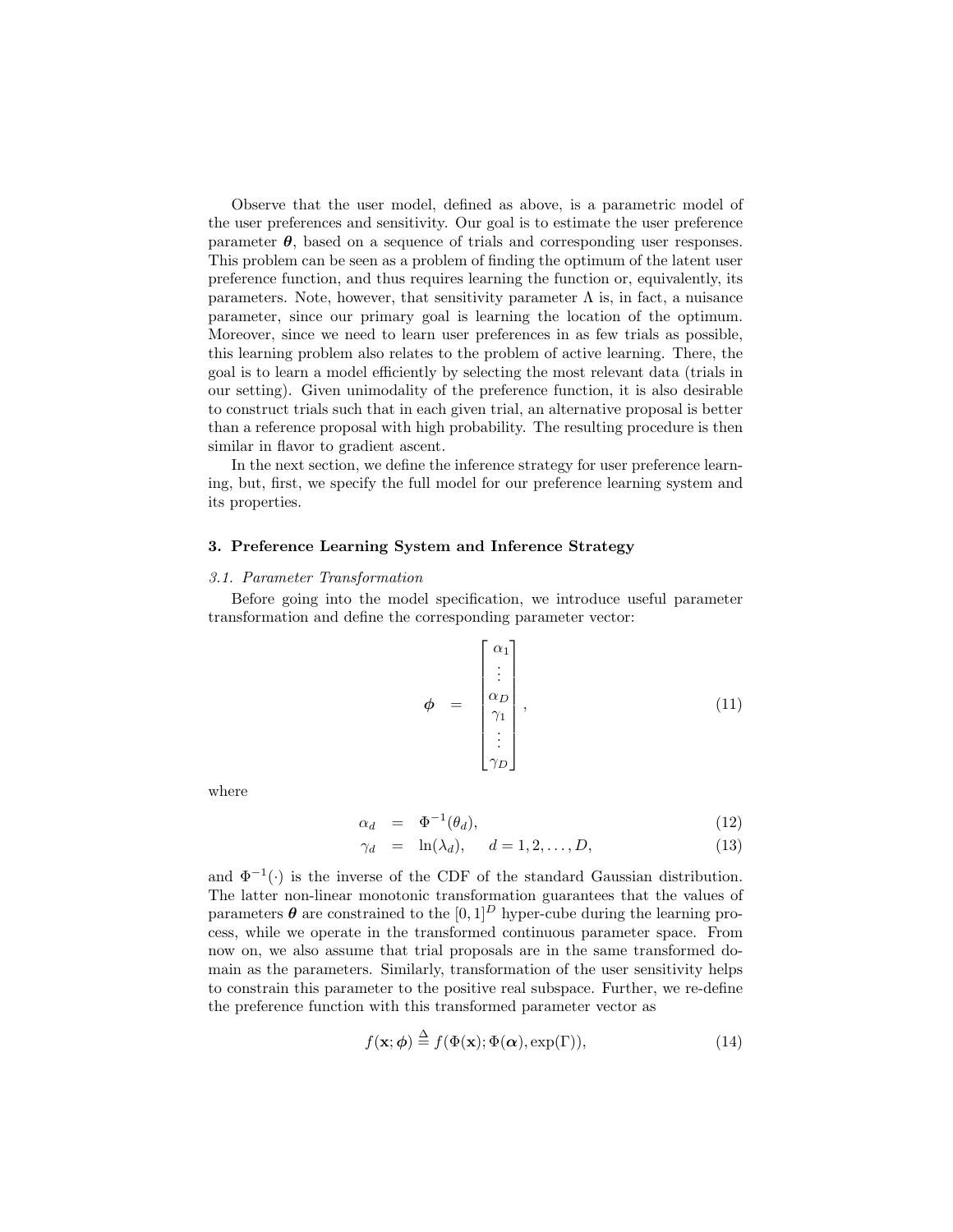where the transformations are applied component-wise to  $\alpha$  and  $\mathbf{x}$ , thus, e.g.,  $\Phi(\alpha)$  denotes a vector  $\Phi(\alpha) = {\Phi(\alpha_1), \Phi(\alpha_2), \ldots, \Phi(\alpha_D)}$ , and component-wise to the diagonal of  $\Lambda$ , then  $\exp(\Gamma)$  is a diagonal matrix with elements  $\exp(\gamma_d)$ ,  $d = 1, 2, \ldots, D$  on its diagonal.

## 3.2. Preference Learning System Definition

Our goal is to design an efficient system for learning parameters of the latent user preference function. We have two integral components here: a user with his preferences and an agent or optimizer that interacts with the user by offering parameter settings. Therefore, we model the full preference learning system as a combination of two sub-systems, representing a user and an optimizer, see Fig. [1.](#page-3-0) In this system, the user can be seen as an environment in which the optimizer operates. Different settings for the user preference function,  $\phi$ , correspond to different users or environments, and thus different user models. User responses to the trials,  $r$ , are observations of the environment. Moreover, they are reactions to the proposal trials. An optimizer or agent is a part of the preference learning system that interacts with the environment by generating trials or actions to which the environment reacts. The agent generates trials, according to some objective. The objective of our agent is to generate trials that result in accurate estimate of the user preferences for the parameters in as little number of trials as possible.

Definition 3.1. A preference learning system is defined by a combination of two interacting sub-systems  $\{P^a, P^u\}$ , an agent and a user, given by a sequence of  $n = 1, 2, \ldots$  distributions

<span id="page-8-0"></span>
$$
P_n^a = p(\{\mathbf{x}_n^{ref}, \mathbf{x}_n^{alt}\} | \phi, r_1^{n-1}, \{\mathbf{x}^{ref}, \mathbf{x}^{alt}\}_1^{n-1})
$$
(15)

$$
P_n^u = P(r_n | \phi, r_1^{n-1}, \{ \mathbf{x}^{ref}, \mathbf{x}^{alt} \}_1^{n-1}, \{ \mathbf{x}_n^{ref}, \mathbf{x}_n^{alt} \}), \tag{16}
$$

where  $p(\lbrace \mathbf{x}_n^{ref}, \mathbf{x}_n^{alt} \rbrace | \boldsymbol{\phi}, r_1^{n-1}, \lbrace \mathbf{x}^{ref}, \mathbf{x}^{alt} \rbrace_1^{n-1})$  is a generative PDF for trials  $\lbrace \mathbf{x}_n^{ref}, \rbrace$  $\mathbf{x}_n^{alt}$  in the environment  $\phi$ , given the previous sequence of observations,  $r_1^{n-1}$ , and trials,  $\{ \mathbf{x}^{ref}, \mathbf{x}^{alt} \}_{1}^{n-1}$ ; while  $P(r_n | \boldsymbol{\phi}, r_1^{n-1}, \{ \mathbf{x}^{ref}, \mathbf{x}^{alt} \}_{1}^{n-1}, \{ \mathbf{x}_n^{ref}, \mathbf{x}_n^{alt} \})$  is a generative probability of the response in this environment to the new trial  ${x<sub>n</sub><sup>ref</sup>,**x**<sub>n</sub><sup>alt</sup>}, given r<sub>1</sub><sup>n-1</sup> and {**x**<sup>ref</sup>,**x**<sup>alt</sup>}<sub>1</sub><sup>n-1</sup>.$ 

Observe that, for the agent, described by [\(15\)](#page-8-0), observations  $r_1^{n-1}$  are input data and actions  $\{x_n^{\text{ref}}, x_n^{\text{alt}}\}$  are outputs, while for the user, described by [\(16\)](#page-8-0), the situation is reversed.

In the preference learning system, defined as above, trials or actions are data that are produced by the agent, and every time a trial is presented, the user reacts to this given trial. As such the relation between trials and responses to trials becomes causal. Therefore, interactions between the user and the agent are characterized by a sequence of distributions

$$
p(\phi),p(\lbrace \mathbf{x}^{\textrm{ref}}_1, \mathbf{x}^{\textrm{alt}}_1 \rbrace|\boldsymbol{\phi}), P(r_1|\boldsymbol{\phi}, \lbrace \mathbf{x}^{\textrm{ref}}_1, \mathbf{x}^{\textrm{alt}}_1 \rbrace), p(\lbrace \mathbf{x}^{\textrm{ref}}_2, \mathbf{x}^{\textrm{alt}}_2 \rbrace|\boldsymbol{\phi}, r_1, \lbrace \mathbf{x}^{\textrm{ref}}_1, \mathbf{x}^{\textrm{alt}}_1 \rbrace), \ldots
$$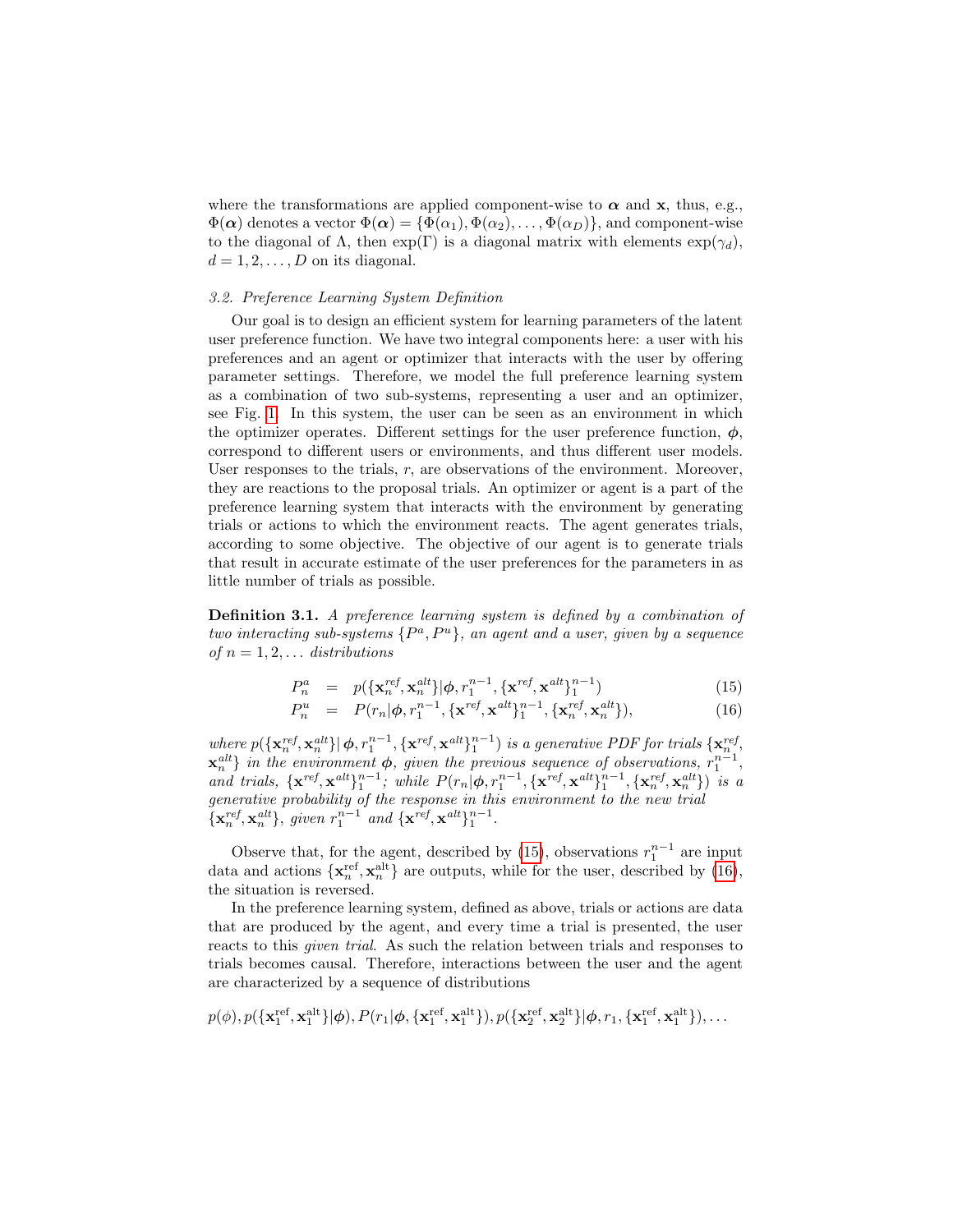#### 3.3. Agent Strategy Design

Given the preference learning system, we have to deal with two connected problems. One problem relates to inference of the parameters of the user preference function. We look closely at this problem in Section [4.](#page-15-0) Another problem deals with efficient learning, and thus experimental design that leads to the limited but highly informative data that can be used to correctly perform inference. From this point of view, we need the agent to generate actions or trials that result in inferred user preference under which behavior of the environment is the same as its behavior under the true user preference  $\phi$ . That is the same behavior over the history of taken actions and resulting observations. In what follows, we discuss and present our agent design.

#### 3.3.1. Agent Strategy

Observe that behavior of the environment is characterized by a sequence of distributions, given by [\(16\)](#page-8-0), each indexed by the trials offered by the agent, since there is a causal relation between trials and user responses. In order to generate an informative action, the agent has to first evaluate the environment, based on its knowledge from the previous interactions. Thus, the agent has to assign a predictive distribution  $Q(r_n|r_1^{n-1}, {\{\mathbf{x}^{\text{ref}}, \mathbf{x}^{\text{alt}}\}_1^{n-1}, {\{\mathbf{x}_n^{\text{ref}}, \mathbf{x}_n^{\text{alt}}\}})$  for the next response, in order to assess the informativeness of the trial  $\{ \mathbf{x}_n^{\text{ref}}, \mathbf{x}_n^{\text{alt}} \}$ . We start with defining the measure that is used to assess the performance of the agent, and then present the agent strategy that results from optimizing this measure.

The self-information loss function, also called log-loss, given by

$$
-\log Q(r_n|r_1^{n-1}, \{\mathbf{x}^{\textrm{ref}}, \mathbf{x}^{\textrm{alt}}\}_1^{n-1}, \{\mathbf{x}^{\textrm{ref}}_n, \mathbf{x}^{\textrm{alt}}_n\}),
$$

characterizes the quality of the Q-distribution assignment. The problem of probability assignment that minimizes self-information loss is equivalent to the problem of universal prediction under self-information loss, see [\[9\]](#page-27-4). In our case, though, prediction is not the main goal, but rather a mechanism to assess the validity of a statistical model and to further collect extra data (generate trial and observe the resulting user response) that can be used to improve the model. Under the expected self-information loss criterion, i.e.,

$$
\mathbb{E}[-\log Q(R_n|r_1^{n-1}, {\{\mathbf{x}^{\textrm{ref}}, \mathbf{x}^{\textrm{alt}}\}_1^{n-1}, {\{\mathbf{x}^{\textrm{ref}}_n, \mathbf{x}^{\textrm{alt}}_n\}})],
$$

where expectation is taken with respect to the generative user response distribution (we also call it true user or true source distribution), the optimal predictive assignment is actually the assignment of the true conditional probability  $P(r_n|\phi, r_1^{n-1}, {\{\mathbf{x}^{\text{ref}}, \mathbf{x}^{\text{alt}}\}_1^{n-1}, {\{\mathbf{x}^{\text{ref}}, \mathbf{x}^{\text{alt}}_n\}}).$  Here the true source model that governs generation of  $r_n$  belongs to the class of models, indexed by parameters  $\phi$ , given by  $\{P(\cdot|\phi, \cdot), \phi \in \Omega\}$ . This true probability under certain ergodicity assumptions also minimizes the average self-information loss

$$
\frac{1}{n}\sum_{l=1}^{n} -\log Q(r_l|r_1^{l-1}, \{\mathbf{x}^{\text{ref}}, \mathbf{x}^{\text{alt}}\}_1^{n-1}, \{\mathbf{x}_n^{\text{ref}}, \mathbf{x}_n^{\text{alt}}\}).
$$
\n(17)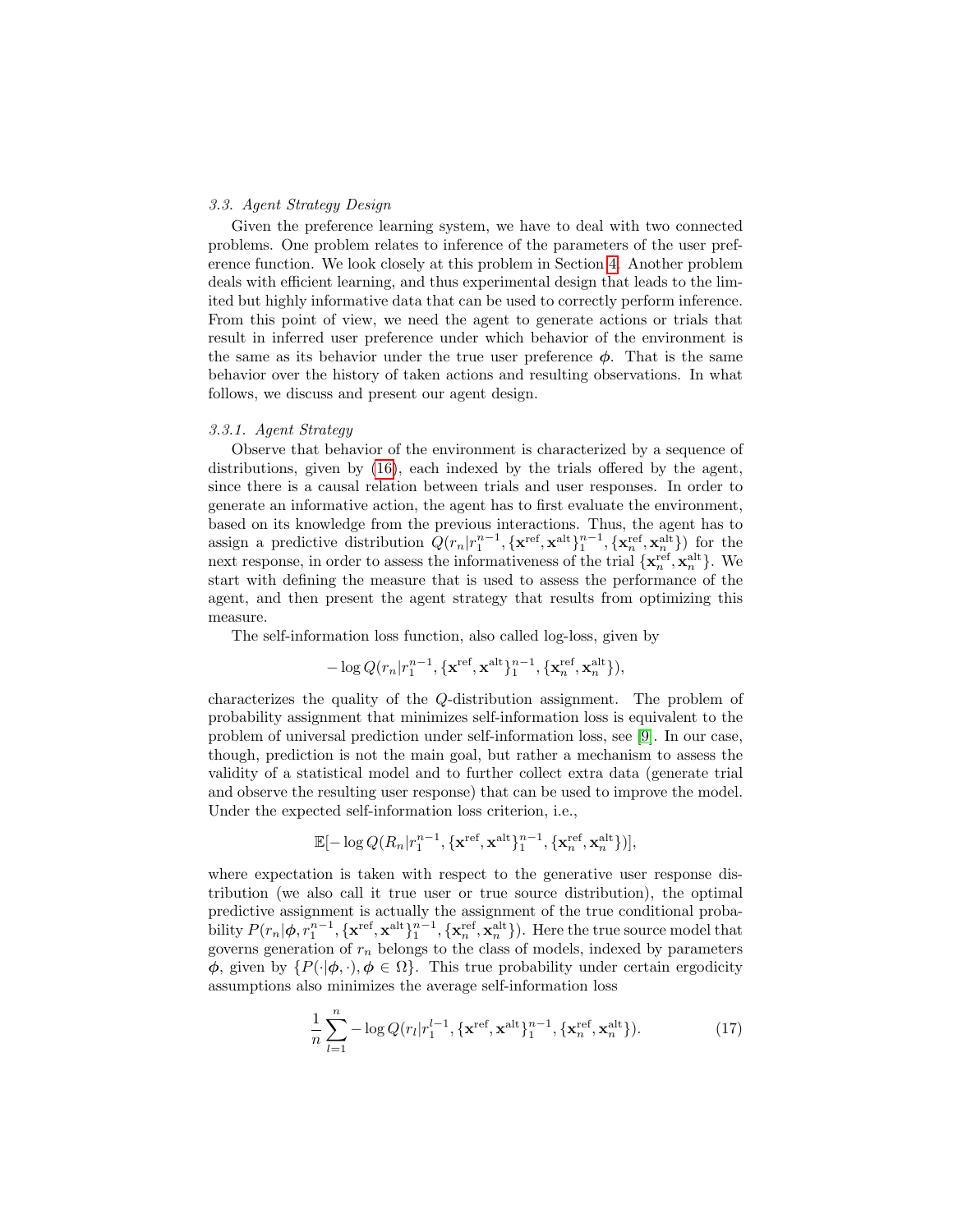This sequential probability assignment gives rise to assignment of the probability  $Q$  to the entire observation sequence  $r_1^n$  and then sequential probability assignment and probability assignment problems for the whole sequence under self-information loss are equivalent. The average self-information loss for the true source distribution is, in fact, the entropy

$$
H_n(P) = \mathbb{E}[-\log P(R_1^n | \boldsymbol{\phi}, \{\mathbf{x}^{\text{ref}}, \mathbf{x}^{\text{alt}}\}_1^n)].
$$

Observe that here we have conditioning on the trials, which are fixed agent's inputs. These trials  $\{x^{\text{ref}}, x^{\text{alt}}\}_1^n$  can be modeled as side information, see e.g. [\[11\]](#page-27-6), where side information is an additional information provided to the agent at the beginning of the next interaction. In our case, this side information is a causal function of previous interactions, see also [\(15\)](#page-8-0).

In practice, the true source distribution is often unknown, and we have an extra loss, associated with using other than true distribution. This loss, which is coming on top of the minimum loss, is given by the information divergence between  $P$  and  $Q$ , also called Kullback-Leibler (KL) divergence:

$$
\mathbb{D}_n(P||Q) \stackrel{\Delta}{=} \mathbb{E}[-\log Q(R_1^n|\{\mathbf{x}^{\text{ref}},\mathbf{x}^{\text{alt}}\}_1^n) - (-\log P(R_1^n|\boldsymbol{\phi},\{\mathbf{x}^{\text{ref}},\mathbf{x}^{\text{alt}}\}_1^n))]
$$
  
= 
$$
\mathbb{D}(P(R_1^n|\boldsymbol{\phi},\{\mathbf{x}^{\text{ref}},\mathbf{x}^{\text{alt}}\}_1^n)||Q(R_1^n|\{\mathbf{x}^{\text{ref}},\mathbf{x}^{\text{alt}}\}_1^n)),
$$
 (18)

where expectation is taken with respect to P. Clearly, to be able to produce informative trials, the agent needs sufficient knowledge about the environment, and therefore should seek a probability assignment Q that minimizes this KLdivergence.

Recall that our agent has to perform universal prediction with respect to an indexed class of sources  $\{P(\cdot|\phi, \cdot), \phi \in \Omega\}$ . However, since  $\phi$  is unknown, we take an approach, which has a strong Bayesian flavor, and assign some weighting distribution  $w(\phi)$  on  $\phi$ . Then the quality of distribution assignment Q will be assessed by the normalized weighted KL-divergence

<span id="page-10-0"></span>
$$
D_n(Q, w, \{\mathbf{x}^{\text{ref}}, \mathbf{x}^{\text{alt}}\}) \quad \stackrel{\Delta}{=} \quad \frac{1}{n} \int_{\Omega} w(\boldsymbol{\phi}) \mathbb{D}_n(P||Q) d\boldsymbol{\phi}.\tag{19}
$$

Next, we present the agent strategy together with its characterization and then show why this is an efficient strategy.

Agent Strategy The agent strategy for the sequential trial design in the preference learning system, defined by distributions  $\{P^a, P^u\}$ , is to

1. apply the following distributions as generative agent and predictive user distributions, respectively:

$$
P_l^a = p_l = \delta(\mathbf{x}_l^{ref} - \mathbf{x}_{l-1}^{alt})^{r_{l-1}} \cdot \delta(\mathbf{x}_l^{ref} - \mathbf{x}_{l-1}^{ref})^{1-r_{l-1}}
$$

$$
\cdot \int p(\mathbf{x}_l^{alt}, \gamma | r_1^{l-1}, {\{\mathbf{x}^{ref}, \mathbf{x}^{alt}\}}_1^{l-1}) d\gamma
$$

$$
P_l^u = Q_{p,l} = \int_{\Omega} p(\phi | r_1^{l-1}, {\{\mathbf{x}^{ref}, \mathbf{x}^{alt}\}}_1^{l-1})
$$

$$
\cdot P(r_l | \phi, {\{\mathbf{x}^{ref}, \mathbf{x}^{alt}\}}_1^{l-1}, {\{\mathbf{x}_l^{ref}, \mathbf{x}_l^{alt}\}}_d^l) d\phi,
$$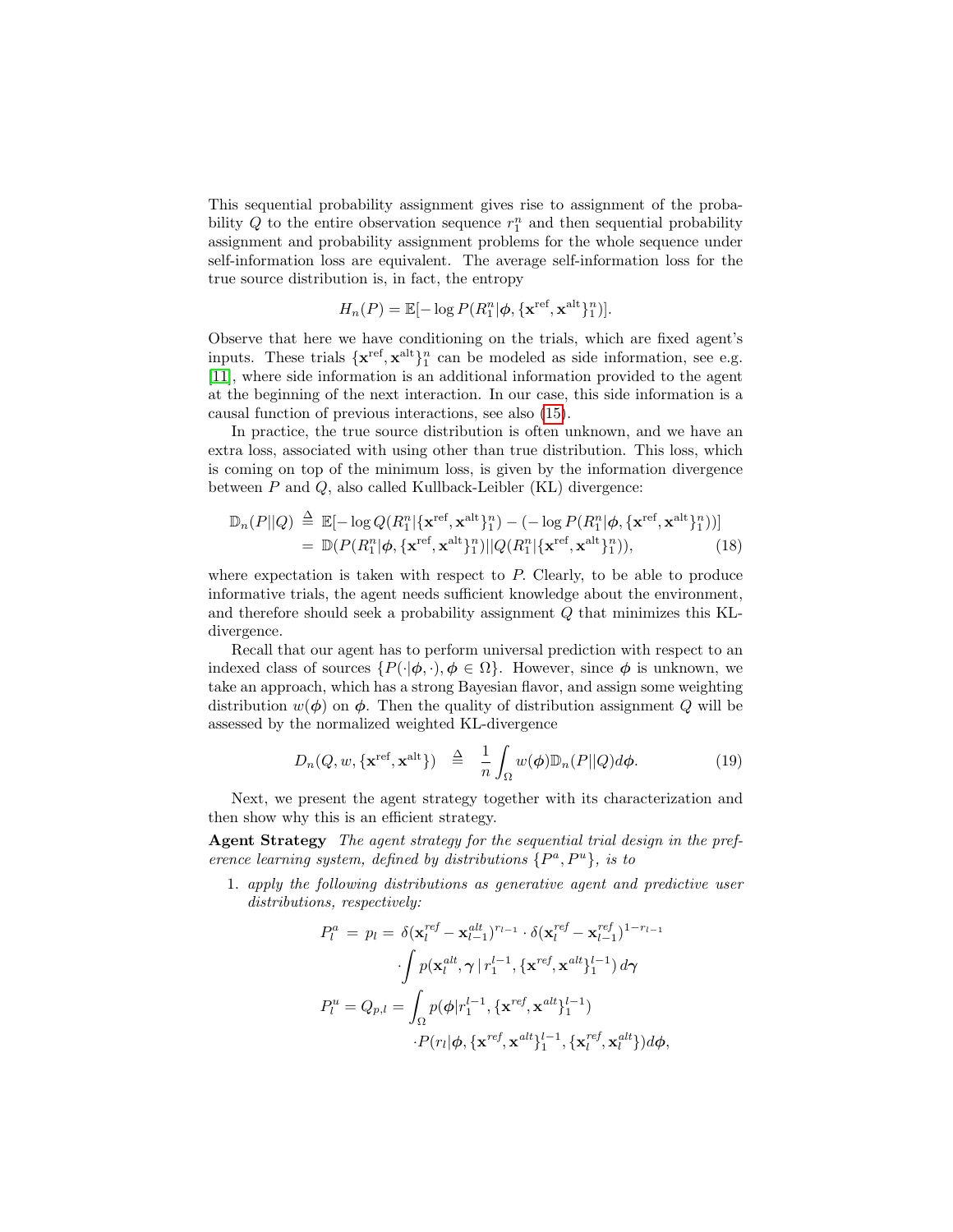for  $l = 1, 2, \ldots, n$ , where

$$
p(\boldsymbol{\phi}|\boldsymbol{r}_1^{l-1}, \{\mathbf{x}^{ref},\mathbf{x}^{alt}\}_1^{l-1}) = \frac{p(\boldsymbol{\phi})p(\boldsymbol{r}_1^{l-1}|\boldsymbol{\phi}, \{\mathbf{x}^{ref},\mathbf{x}^{alt}\}_1^{l-1})}{\int_{\Omega} p(\boldsymbol{\phi}')p(\boldsymbol{r}_1^{l-1}|\boldsymbol{\phi}', \{\mathbf{x}^{ref},\mathbf{x}^{alt}\}_1^{l-1})d\boldsymbol{\phi}'}
$$

is a posterior distribution and

 $\int p(\mathbf{x}_l^{alt},\boldsymbol{\gamma}\,|\,r_1^{l-1},\{\mathbf{x}^{ref},\mathbf{x}^{alt}\}_1^{l-1})\,d\boldsymbol{\gamma}$  is a marginal of the location parameter of this posterior;

2. generate the corresponding sequence of trials, for  $l = 2, 3, \ldots, n$ , based on the history of interactions with the user, according to the following rule

$$
\begin{array}{rcl}\n\{{\bf x}_l^{ref},{\bf x}_l^{alt}\} & = & \arg \max \{I(R;\boldsymbol{\phi} \mid R_1^{l-1}, \{{\bf x}^{ref},{\bf x}^{alt}\}_1^{l-1}, \{{\bf x}^{ref},{\bf x}^{alt}\}), \\
\{\boldsymbol{x}^{ref},{\bf x}^{alt}\} & : & P_l^a\n\end{array}
$$

where  $I(\cdot; \cdot)$  is mutual information.

This strategy is asymptotically optimal in that it minimizes normalized weighted KL-divergence. Given this strategy, for n interactions, the achieved normalized weighted KL-divergence is given by

$$
D_n(P^u, \{\mathbf{x}^{ref}, \mathbf{x}^{alt}\}) = \frac{1}{n} \sum_{l=1}^n I(R_l; \phi | R_1^{l-1}, \{\mathbf{x}^{ref}, \mathbf{x}^{alt}\}_1^{l-1}, \{\mathbf{x}_l^{ref}, \mathbf{x}_l^{alt}\}).
$$

#### 3.3.2. Predictive User Response Distribution

In what follows, we discuss the principles guiding the agent strategy. In order to assign a good predictive probability, the agent has to find  $w$  and  $Q$ such that [\(19\)](#page-10-0) is minimized. One way to tackle the problem is to apply a maximin criterion that results in a mixture approach with a Bayesian flavor, i.e.,

$$
\sup_{w} \inf_{Q} D_n(Q, w, \{\mathbf{x}^{\text{ref}}, \mathbf{x}^{\text{alt}}\}).
$$
\n(20)

For a given  $w(\phi)$ , the minimizing distribution is given by the weighted distribution

$$
Q_w(r_1^n|\{\mathbf{x}^{\text{ref}},\mathbf{x}^{\text{alt}}\}_1^n) = \int_{\Omega} w(\boldsymbol{\phi}) P(r_1^n|\boldsymbol{\phi},\{\mathbf{x}^{\text{ref}},\mathbf{x}^{\text{alt}}\}_1^n) d\boldsymbol{\phi},\tag{21}
$$

and the corresponding weighted divergence is given by  $I_w(R_1^n; \phi | {\{\mathbf{x}^{\text{ref}}, \mathbf{x}^{\text{alt}}\}_1^n} )$ , where subscript w indicates that some weighting distribution  $w(\phi)$  is used. The agent, however, has to assign the predictive probabilities sequentially, after every interaction. Sequential assignment gives rise to the sequence probability assignment. It was shown in [\[12\]](#page-27-7) that the above mixture of

$$
\{P(r_1^n|\boldsymbol{\phi}, \{\mathbf{x}^{\textrm{ref}}, \mathbf{x}^{\textrm{alt}}\}_1^n), \boldsymbol{\phi}\in \Omega\}
$$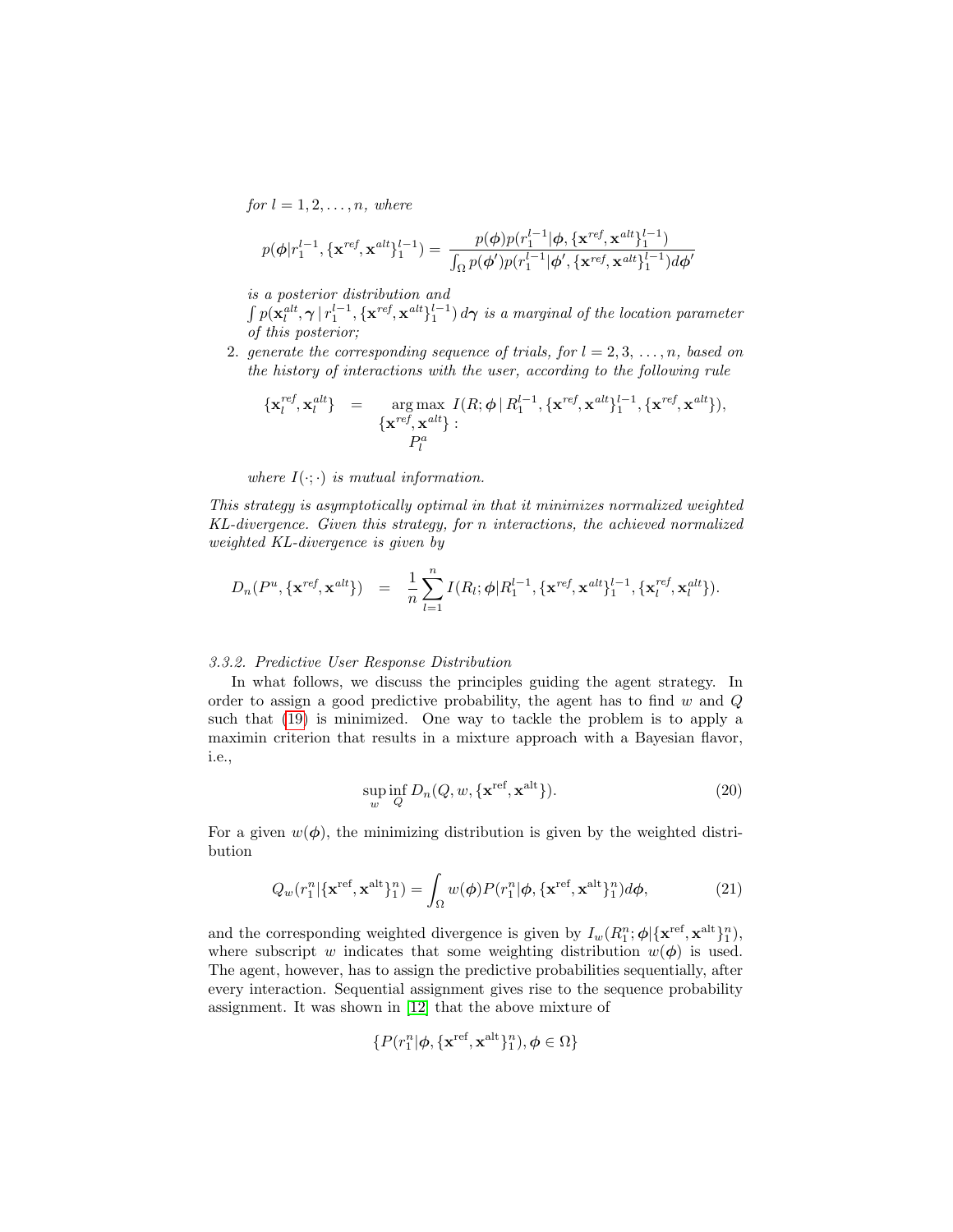can be represented by the mixture of conditional probability functions

$$
\{P(r_n|\boldsymbol{\phi}, r_1^{n-1}, \{\mathbf{x}^{\text{ref}}, \mathbf{x}^{\text{alt}}\}_1^{n-1}, \{\mathbf{x}_n^{\text{ref}}, \mathbf{x}_n^{\text{alt}}\}), \boldsymbol{\phi} \in \Omega\},
$$

as

$$
Q_w(r_n|r_1^{n-1}, \{\mathbf{x}^{\text{ref}}, \mathbf{x}^{\text{alt}}\}_1^{n-1}, \{\mathbf{x}_n^{\text{ref}}, \mathbf{x}_n^{\text{alt}}\})
$$
  
= 
$$
\int_{\Omega} w(\boldsymbol{\phi}|r_1^{n-1}, \{\mathbf{x}^{\text{ref}}, \mathbf{x}^{\text{alt}}\}_1^{n-1}) \cdot P(r_n|\boldsymbol{\phi}, \{\mathbf{x}^{\text{ref}}, \mathbf{x}^{\text{alt}}\}_1^{n-1}, \{\mathbf{x}_n^{\text{ref}}, \mathbf{x}_n^{\text{alt}}\}) d\boldsymbol{\phi},
$$
\n(22)

where the weighting function is a posterior distribution of  $\phi$  given  $r_1^{n-1}$  and  $\{\mathbf x^{\textrm{ref}},\mathbf x^{\textrm{alt}}\}_1^{n-1}$ , i.e.,

<span id="page-12-0"></span>
$$
w(\boldsymbol{\phi}|\boldsymbol{r}_1^{n-1}, \{\mathbf{x}^{\text{ref}}, \mathbf{x}^{\text{alt}}\}_1^{n-1}) = p(\boldsymbol{\phi}|\boldsymbol{r}_1^{n-1}, \{\mathbf{x}^{\text{ref}}, \mathbf{x}^{\text{alt}}\}_1^{n-1})
$$
  

$$
= \frac{p(\boldsymbol{\phi})p(\boldsymbol{r}_1^{n-1}|\boldsymbol{\phi}, \{\mathbf{x}^{\text{ref}}, \mathbf{x}^{\text{alt}}\}_1^{n-1})}{\int_{\Omega} p(\boldsymbol{\phi}')p(\boldsymbol{r}_1^{n-1}|\boldsymbol{\phi}', \{\mathbf{x}^{\text{ref}}, \mathbf{x}^{\text{alt}}\}_1^{n-1})d\boldsymbol{\phi}'}, (23)
$$

where the prior on the user preference parameters is independent of trials. Moreover, the performance of this sequential assignment is the same as the performance of the assignment when the whole sequence is observed. The minimizing distribution functions  $Q_w$ , in their turn, correspond to the normalized weighted information divergence given by

<span id="page-12-1"></span>
$$
D_n(Q_w, \{\mathbf{x}^{\text{ref}}, \mathbf{x}^{\text{alt}}\}) = \frac{1}{n} \sum_{l=1}^n \sum_{r_l \in \{0,1\}} \int_{\Omega} p(\phi | r_1^{l-1}, \{\mathbf{x}^{\text{ref}}, \mathbf{x}^{\text{alt}}\}_1^{l-1})
$$

$$
\cdot P(r_l | \phi, r_1^{l-1}, \{\mathbf{x}^{\text{ref}}, \mathbf{x}^{\text{alt}}\}_1^{l-1}, \{\mathbf{x}_l^{\text{ref}}, \mathbf{x}_l^{\text{alt}}\})
$$

$$
\cdot \ln \frac{P(r_l | \phi, r_1^{l-1}, \{\mathbf{x}^{\text{ref}}, \mathbf{x}^{\text{alt}}\}_1^{l-1}, \{\mathbf{x}_l^{\text{ref}}, \mathbf{x}_l^{\text{alt}}\})}{P(r_l | \{\mathbf{x}^{\text{ref}}, \mathbf{x}^{\text{alt}}\}_1^{l-1}, \{\mathbf{x}_l^{\text{ref}}, \mathbf{x}_l^{\text{alt}}\})} d\phi
$$

$$
= \frac{1}{n} \sum_{l=1}^n I(R_l; \phi | R_1^{l-1}, \{\mathbf{x}^{\text{ref}}, \mathbf{x}^{\text{alt}}\}_1^{l-1}, \{\mathbf{x}_l^{\text{ref}}, \mathbf{x}_l^{\text{alt}}\}). \quad (24)
$$

Here we have made a choice for the weighting functions up to the prior  $p(\phi)$ , given by [\(23\)](#page-12-0). This is a sequential form of writing out  $D_n(Q_w, {\{\mathbf{x}^{\text{ref}}, \mathbf{x}^{\text{alt}}\}})$  that coincides with the non-sequential result given by  $I_w(R^n; \phi | {\bf x}^{\text{ref}}, {\bf x}^{\text{alt}})_1^n)$ .

Note that in this universal prediction problem, the goal is to find a probability assignment that guarantees that the predictor performs well for all  $\phi$ . The supremum of  $1/nI_w(R^n; \phi|\{\mathbf{x}^{\text{ref}}, \mathbf{x}^{\text{alt}}\}_1^n)$  over all allowable  $w(\phi)$  can be interpreted as a capacity of the "channel" between the channel output  $R_1^n$  and the channel input  $\phi$  with side information  $\{x^{\text{ref}}, x^{\text{alt}}\}_1^n$ , defined by the class of sources  $\{P(\cdot|\phi, \cdot), \phi \in \Omega\}$ . This capacity is given by  $C_n \stackrel{\Delta}{=} 1/n I_{w^*}(R^n; \phi | {\{\mathbf{x}^{\textup{ref}}, \mathbf{x}^{\textup{alt}}\}_1^n} )$ , where  $w^*(\cdot)$  is the capacity achieving prior, and then it holds that  $\mathbb{D}_n(P||Q_{w^*}) \leq$  $nC_n$ ,  $\forall \phi$ , guarantees in the minimax sense that

$$
\mathbb{D}_n(P||Q) \geq nC_n, \tag{25}
$$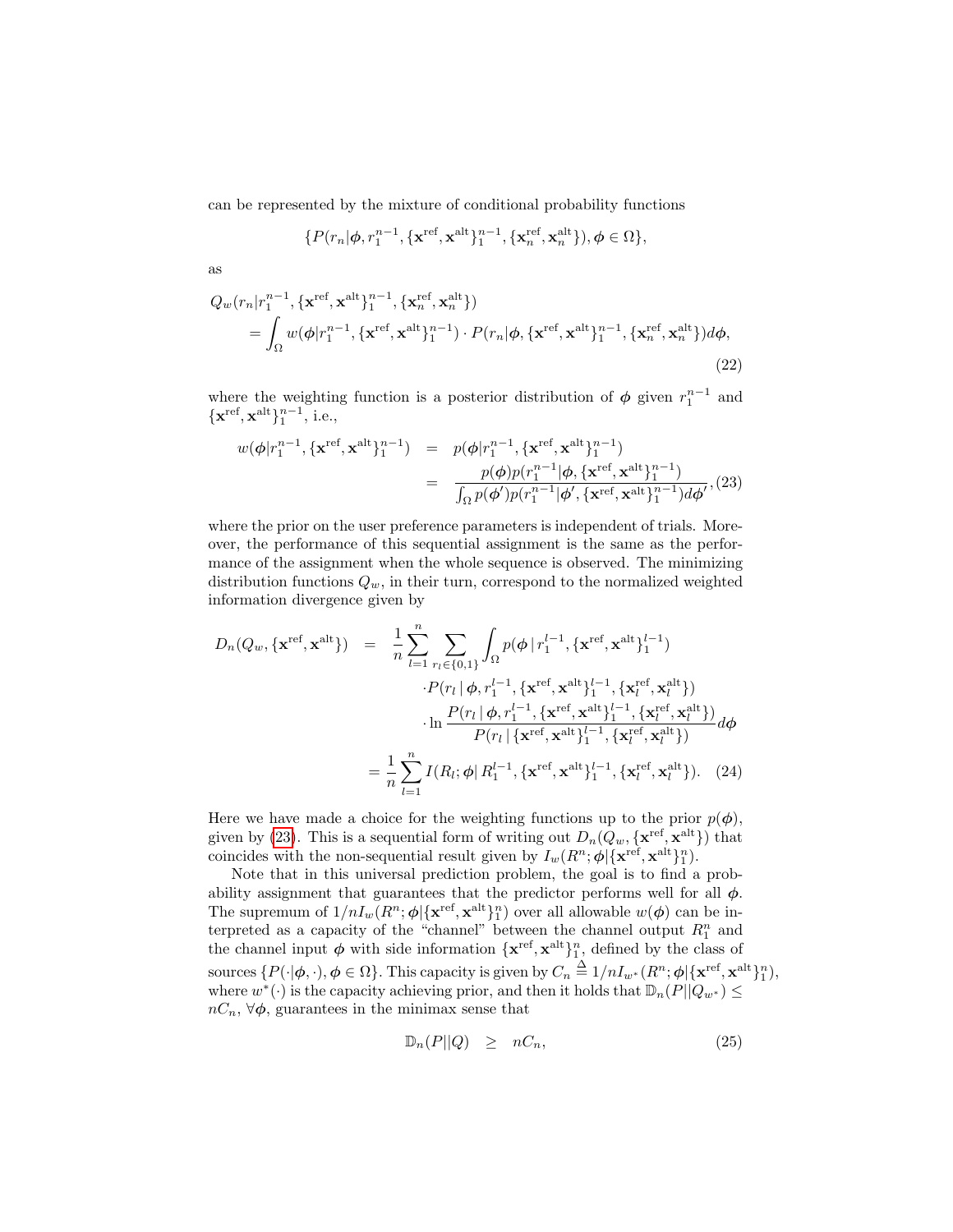On the other hand, the strong converse theorem of [\[13\]](#page-27-8) states that under selfinformation loss, for any asymptotically good approximation of  $w^*(\phi)$ , there is a remarkable concentration phenomenon, stating that, for any  $\varepsilon > 0$  and w<sup>\*</sup>-most values of  $\phi$ , it holds that

$$
\mathbb{D}_n(P||Q) \ge (1 - \varepsilon)nC_n, \ \forall Q. \tag{26}
$$

The practical problem is then finding the capacity achieving prior. However, the result in [\[14\]](#page-27-9) allows  $w(\cdot)$  to be an arbitrary weight function, thus telling that  $Q_w$  is optimal for w-most points in  $\Omega$ :

$$
\mathbb{D}_n(P||Q) \geq \mathbb{D}_n(P||Q_w). \tag{27}
$$

Let's look at the interpretation of this result. This capacity gives information on the richness of the source class. The capacity-achieving weighting function assigns higher weights to the regions, where the sources are better discriminated and data is more informative about the parameters; and lower weights to the regions, where the sources are closer. Therefore, in the problem of preference learning, the use of posterior distribution of  $\phi$ , as weighting functions, helps us to evaluate usefulness of the data generated by the agent for inference of  $\phi$ . We need to distinguish a single unknown source. Hence, on one hand, we aim at attaining the lower bound on the information divergence and, on the other hand, at finding good  $w(\cdot)$  that further reduces this bound. In Section [4,](#page-15-0) we further discuss approximation of the weighting distributions in their sequential form.

#### 3.3.3. Generative Agent Distribution

Now that we have defined the predictor  $Q_w$  to be used by the agent for preference learning system characterization, we need to specify the generative agent distribution. From the optimization point of view, the agent has to generate the proposals that lead to the optimal user preferences as quickly as possible. This means that, for every interaction with a user, the agent has to provide a better alternative than a reference proposal, with high probability. This can be seen as a sort of gradient ascent method. Clearly, this alternative would correspond to the user preference or the agent's estimate of it. Therefore, the generative distribution of the alternative proposal generation would coincide with the distribution of the optimal parameters corresponding to the the user preference. This is a marginal posterior distribution of location parameters.

Given the fact that the next reference proposal is just a deterministic function of the previous trial and user response to it, the generative process for the next trial  $l$  is given by

<span id="page-13-0"></span>
$$
p(\{\mathbf{x}_l^{\text{ref}}, \mathbf{x}_l^{\text{alt}}\}|\boldsymbol{\phi}, r_1^{l-1}, \{\mathbf{x}^{\text{ref}}, \mathbf{x}^{\text{alt}}\}_1^{l-1})
$$
  
\n
$$
\stackrel{\Delta}{=} \delta(\mathbf{x}_l^{\text{ref}} - \mathbf{x}_{l-1}^{\text{alt}})^{r_{l-1}} \cdot \delta(\mathbf{x}_l^{\text{ref}} - \mathbf{x}_{l-1}^{\text{ref}})^{1-r_{l-1}}
$$
  
\n
$$
\cdot \int p(\mathbf{x}_l^{\text{alt}}, \boldsymbol{\gamma} | r_1^{l-1}, \{\mathbf{x}^{\text{ref}}, \mathbf{x}^{\text{alt}}\}_1^{l-1}) d\boldsymbol{\gamma},
$$
 (28)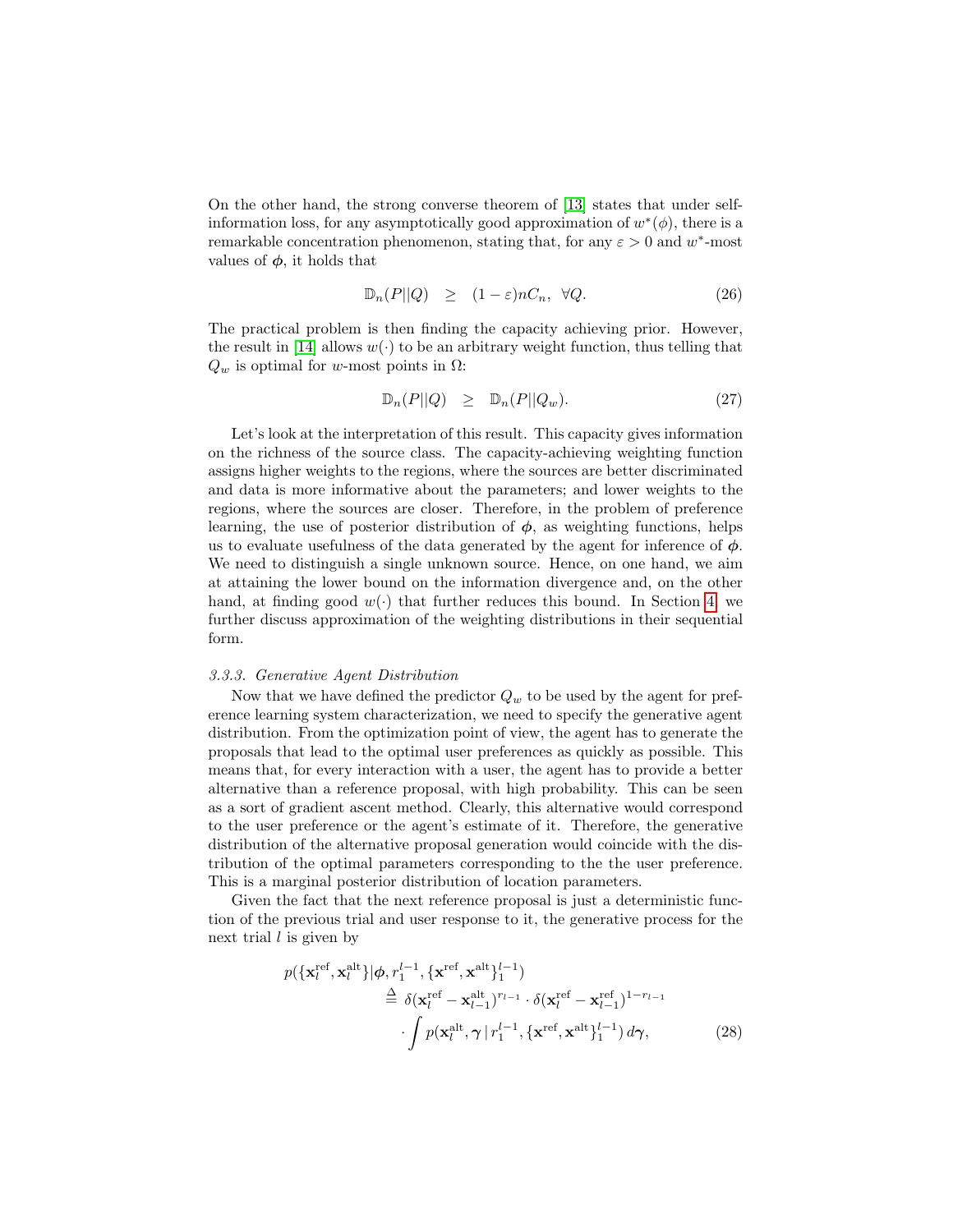where  $p(\mathbf{x}_l^{\text{alt}}, \boldsymbol{\gamma} | r_1^{l-1}, {\{\mathbf{x}^{\text{ref}}, \mathbf{x}^{\text{alt}}\}_1^{l-1})$  coincides with an expanded version of pos-terior [\(23\)](#page-12-0). Thus, the agent generative distribution functions  $p_l^a$  are given by  $(28)$ , for  $l = 2, 3, \ldots, n$ .

#### 3.3.4. Trial Design

Next, we look at the problem of trial generation from a data informativeness point of view. The agent trial generation process is given by [\(28\)](#page-13-0). The trials, generated by the agent, result in user responses, characterized by the predictor  $Q_w$ , which performance is given by the normalized weighted information divergence [\(24\)](#page-12-1). As discussed above, this information divergence tells us how well data helps to distinguish the source, i.e., the individual user preference  $\phi$ . As such, we can also interpret this performance measure as the agent uncertainty about the user that we will call remaining system uncertainty (RSU).

For the normalized weighted information divergence, trials serve as a causal side information and are given values produced by the agent. The generative agent distribution provides the "direction" of the data being sought for. However, to facilitate efficient learning of the optimal parameters, we also need to produce the most informative trials. To evaluate trial informativeness, we use the normalized weighted information divergence, by looking at it as a function of trials.

Since trials cause user responses, we gain the most information from getting a user response on the trial, about which our predictor is most uncertain. Thus, to generate the next trial at time  $n$ , the agent should search for the worst case behavior of the optimal predictor from the trial (data) perspective, i.e.,

<span id="page-14-0"></span>
$$
\begin{aligned}\n\{\mathbf{x}_{n}^{\text{ref}}, \mathbf{x}_{n}^{\text{alt}}\} &= \underset{\{\mathbf{x}_{n}^{\text{ref}}, \mathbf{x}_{n}^{\text{alt}}\}}{\arg \max} \sum_{l} D_{n}(Q_{w}, \{\mathbf{x}^{\text{ref}}, \mathbf{x}^{\text{alt}}\}) \\
&= \underset{\{\mathbf{x}_{n}^{\text{ref}}, \mathbf{x}_{n}^{\text{alt}}\}}{\arg \max} \sum_{l=1}^{n} I(R_{l}; \phi | R_{1}^{l-1}, \{\mathbf{x}^{\text{ref}}, \mathbf{x}^{\text{alt}}\}_{1}^{l-1}, \{\mathbf{x}_{l}^{\text{ref}}, \mathbf{x}_{l}^{\text{alt}}\}) \\
&= \underset{\text{P}_{n}}{\arg \max} \quad I(R_{n}; \phi | R_{1}^{n-1}, \{\mathbf{x}^{\text{ref}}, \mathbf{x}^{\text{alt}}\}_{1}^{n-1}, \{\mathbf{x}_{n}^{\text{ref}}, \mathbf{x}_{n}^{\text{alt}}\}), \\
\{\mathbf{x}_{n}^{\text{ref}}, \mathbf{x}_{n}^{\text{alt}}\} &:\n& P_{n}^{a}\n\end{aligned} \tag{29}
$$

here due to sequential nature of interactions between the agent and the user, the next trial to be generated by the agent corresponds to the argument of the maximum of the mutual information between the predicted response for a given next trial and optimal parameters, given the history of interactions. We call this last term under arg max weighted individual divergence. This concludes the agent strategy for the trial design.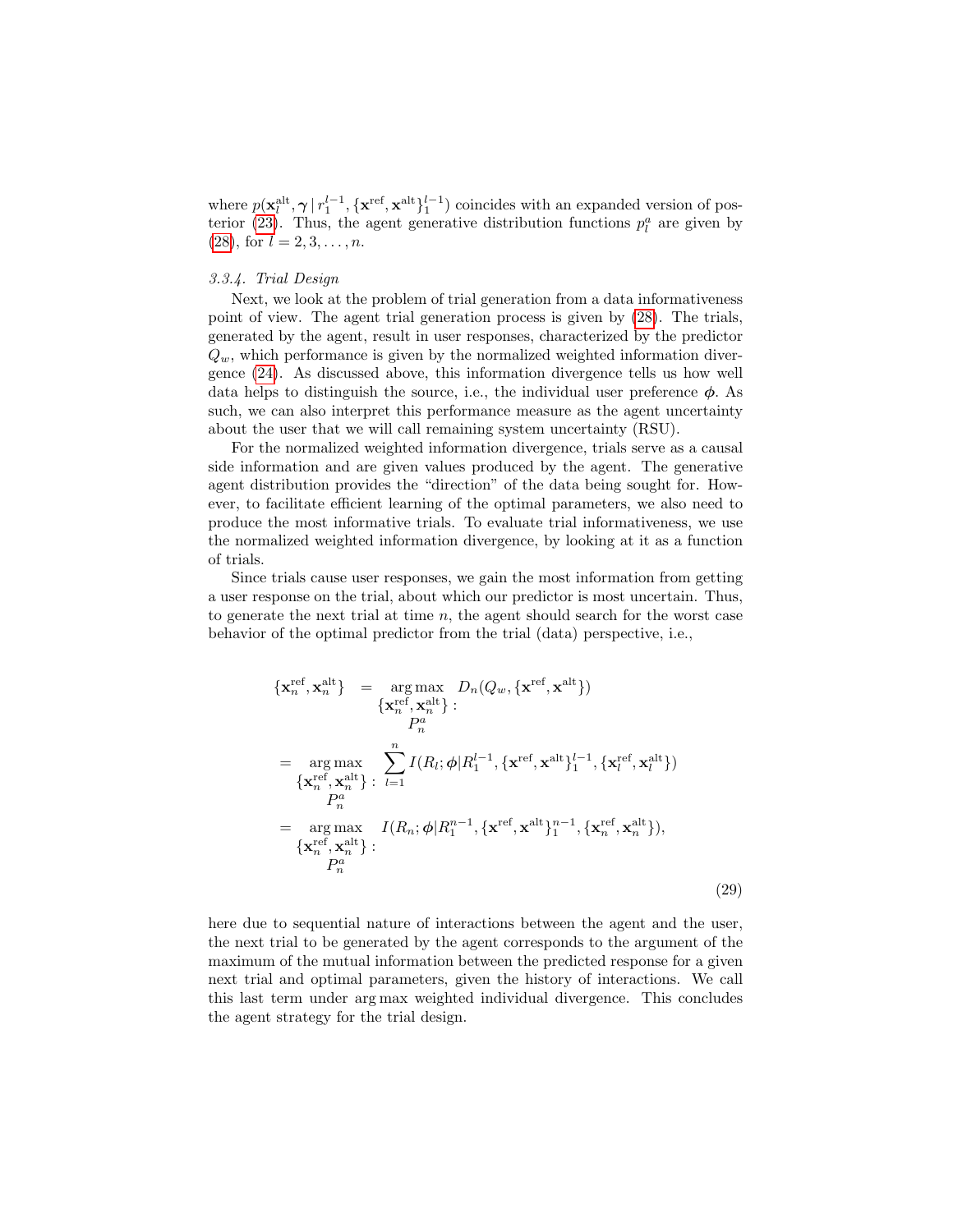#### <span id="page-15-0"></span>4. Bayesian Inference for the User Model

In the previous section, we defined the preference learning system and the experimental design strategy to obtain the data required for inference of the user model or, equivalently, parameters of the user preference function. The latter is, in fact, our main goal. Indeed, user model inference and experimental design are intimately related. In the experimental design, we are also concerned with user model inference, but there it is used as a weighting distribution. In general, user and agent interactions are sequential, and, in the experimental design, the agent also assigns predictive probability sequentially. Therefore, we concentrate and present a sequential Bayesian procedure for user model inference.

Recall that in the predictive probability assignment procedure, we have specified the weighting (posterior) distribution of the user model parameters up to the prior  $p(\phi)$ . Therefore, we start here with this prior specification and assume the following prior distribution for the user preference parameters:

<span id="page-15-1"></span>
$$
p(\boldsymbol{\phi}) = \mathcal{N}\left(\boldsymbol{\phi}|\boldsymbol{\mu}_{\phi}, \boldsymbol{\Sigma}_{\phi}\right). \tag{30}
$$

Next, consider data points from the user-agent interactions in the preference learning system, denoted by  $\mathcal{D}^{n-1} = \{r_l, \{\mathbf{x}_l^{\text{ref}}, \mathbf{x}_l^{\text{alt}}\}\}_{l=1}^{n-1}$ . Given these data points, we work out the posterior [\(23\)](#page-12-0) as

$$
p(\phi | r_1^{n-1}, \{\mathbf{x}^{\text{ref}}, \mathbf{x}^{\text{alt}}\}_1^{n-1})
$$
\n
$$
= \frac{p(\phi)p(r_1^{n-1} | \phi, \{\mathbf{x}^{\text{ref}}, \mathbf{x}^{\text{alt}}\}_1^{n-1})}{\int p(\phi')p(r_1^{n-1} | \phi', \{\mathbf{x}^{\text{ref}}, \mathbf{x}^{\text{alt}}\}_1^{n-1})d\phi'}
$$
\n
$$
= p(\phi) \cdot \prod_{l=1}^{n-1} \frac{p(r_l | \phi, r_1^{l-1}, \{\mathbf{x}^{\text{ref}}, \mathbf{x}^{\text{alt}}\}_l^{l-1}, \{\mathbf{x}^{\text{ref}}, \mathbf{x}^{\text{alt}}_l\})}{P(D^l)}
$$
\n
$$
= p(\phi) \cdot \prod_{l=1}^{n-1} \frac{p(r_l | \phi, \{\mathbf{x}^{\text{ref}}_l, \mathbf{x}^{\text{alt}}_l\})}{P(D^l)}
$$
\n
$$
= \mathcal{N}(\phi | \mu_{\phi}, \Sigma_{\phi}) \cdot \prod_{l=1}^{n-1} \frac{1}{C_l} \cdot \Phi(f(\mathbf{x}^{\text{ref}}_l; \phi) - f(\mathbf{x}^{\text{alt}}_l; \phi))^r
$$
\n
$$
\cdot \Phi(f(\mathbf{x}^{\text{alt}}_l; \phi) - f(\mathbf{x}^{\text{ref}}_l; \phi))^{1-r_l}, \qquad (31)
$$

where  $C_l$  are normalizing constants, and where, in the third equality, we used the Markov property, since the user response only depends on the current trial, given parameters of the preference function. While this expression provides us with an analytical expression for the posterior, its exact estimation and use in the trial design is problematic, due to its non-linear form and complex integral evaluations. Therefore, to make the problem tractable, we turn to approximate sequential estimation, based on Assumed Density Filtering (ADF), also called moment matching, see, e.g., [\[15\]](#page-27-10) and [\[16\]](#page-27-11). The idea is to use a Gaussian distribution as an approximating distribution for the posterior. This allows for a simple update of the first and second moments of the posterior after each trial.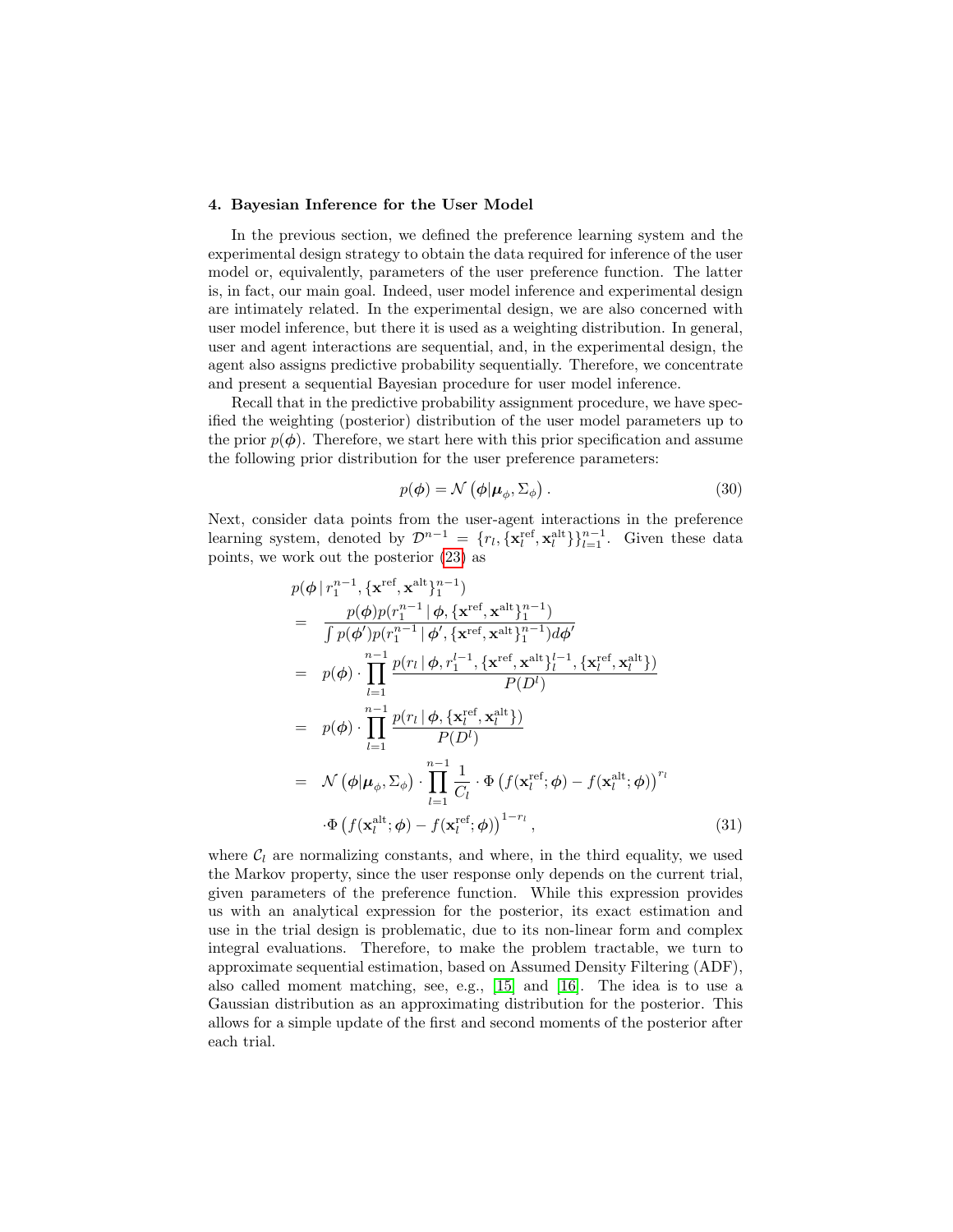Following the ADF approach, we re-write the posterior distribution in the following way, by defining  $\tilde{p}_0(\boldsymbol{\phi}) \stackrel{\Delta}{=} p(\boldsymbol{\phi}), \tilde{p}_l(\boldsymbol{\phi}) \stackrel{\Delta}{=} p(r_l|\boldsymbol{\phi}, {\{\mathbf{x}_l^{\text{ref}}, \mathbf{x}_l^{\text{alt}}\}}),$ 

$$
p(\phi|\mathcal{D}^{n-1}) = \prod_{l=1}^{n-1} \frac{1}{\mathcal{C}_l} \cdot \tilde{p}_l(\phi) \approx q_{n-1}(\phi), \tag{32}
$$

where  $q_{n-1}(\phi)$  is our approximating family, which we choose to be a Gaussian one, i.e.,

$$
q_{n-1}(\boldsymbol{\phi}) = \mathcal{N}\left(\boldsymbol{\phi}|\boldsymbol{\mu}_{\phi,n-1},\boldsymbol{\Sigma}_{\phi,n-1}\right). \tag{33}
$$

Observe that initially, at the beginning of interaction, we only have the prior parameter distribution and do not need any approximation. Then, after each trial, we need to incorporate new evidence and perform an approximation. In order to do this, after each trial l, we take the "exact" posterior

$$
\hat{p}(\phi|\mathcal{D}^l) = \frac{\tilde{p}_l(\phi)q_{l-1}(\phi)}{\int \tilde{p}_l(\phi)q_{l-1}(\phi)d\phi}
$$
\n(34)

and find the approximating distribution  $q_l(\cdot)$  that minimizes the KL-divergence:

$$
q_l(\boldsymbol{\phi}) : \min_{q(\cdot)} \mathbb{D}(\hat{p}(\boldsymbol{\phi}|\mathcal{D}^l)||q(\boldsymbol{\phi})), \tag{35}
$$

given that  $q_l(\cdot)$  belongs to the Gaussian approximation family. This problem is equivalent to the maximum likelihood estimation problem for  $\hat{p}(\phi|\mathcal{D}^l)$ , and then the ADF procedure reduces to propagating the first two moments:

<span id="page-16-0"></span>
$$
\boldsymbol{\mu}_{\phi,l} = \mathbb{E}_{q_l(\phi)} [\phi] = \mathbb{E}_{\hat{p}(\phi|\mathcal{D}^l)} [\phi],
$$
\n
$$
\Sigma_{\phi,l} = \mathbb{E}_{q_l(\phi)} [(\phi - \boldsymbol{\mu}_{\phi})^T (\phi - \boldsymbol{\mu}_{\phi})]
$$
\n
$$
= \mathbb{E}_{\hat{p}(\phi|\mathcal{D}^l)} [(\phi - \boldsymbol{\mu}_{\phi})^T (\phi - \boldsymbol{\mu}_{\phi})].
$$
\n(37)

Thus, the problem of user model inference reduces to calculations of the moments of the "true" posteriors. Observe that the first moment, given by [\(36-37\)](#page-16-0), provides us with the (current) estimate of the parameters of the user preference function.

### 5. Implementation of the Sequential Procedure for Active User Model Inference

After specification of the experimental design and user model inference approach, we describe here implementation details for sequential active user model inference.

We start with initialization of the experimental design. To perform an initial trial, first two proposals to be evaluated are selected uniformly at random, i.e.,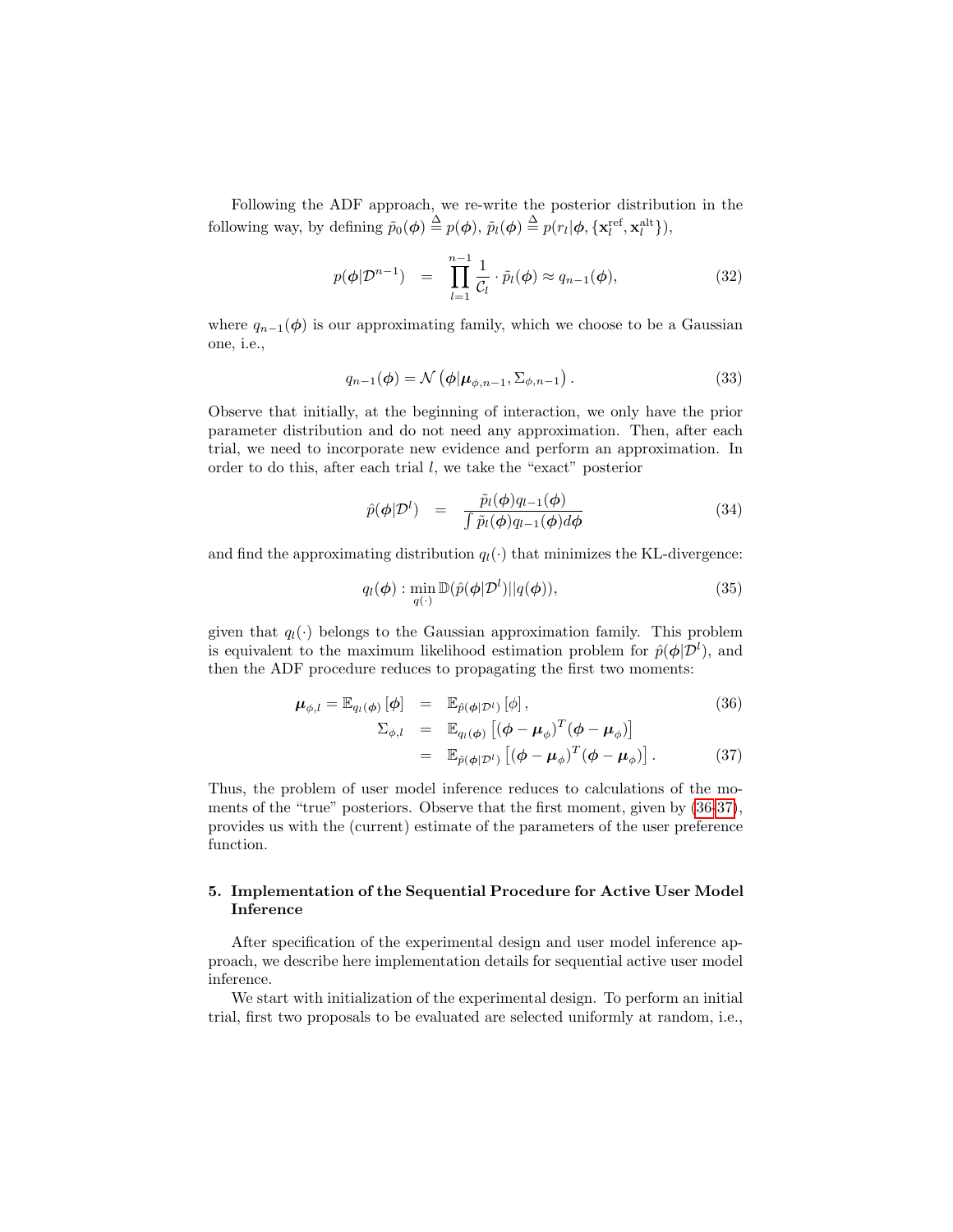**x** and **x'** according to Uniform  $([0, 1]^D)$ . Based on the user evaluation, they form the first trial  $\{x_1^{\text{ref}}, x_1^{\text{alt}}\}$ . Furthermore, the model prior is given by [\(30\)](#page-15-1) as

$$
p(\boldsymbol{\phi}) = \mathcal{N}\left(\boldsymbol{\phi}|\boldsymbol{\mu}_{\phi,0},\Sigma_{\phi,0}\right),
$$

where  $\mu_{\phi,0}, \Sigma_{\phi,0}$  are hyperparameters.

After each interaction  $l, l = 1, 2, ..., n$ , we obtain the user feedback on the trial, and thus the next data point  $\{r_l, {\{\mathbf{x}_l^{\text{ref}}}, {\mathbf{x}_l^{\text{alt}}}\}\}\.$  At each step, we need to calculate the moments of the posterior distribution  $\mu_{\phi, l}$ ,  $\Sigma_{\phi, l}$ . To avoid calculations of integrals for non-linear distribution functions, we use Monte-Carlo simulations to infer the user model distribution. We apply the Metropolis–Hastings (MH) sampling algorithm, for  $\mathcal{D}_l$ , according to the following model:

<span id="page-17-1"></span>
$$
\phi \sim \mathcal{N}\left(\mu_{\phi,l-1}, \Sigma_{\phi,l-1}\right) \tag{38}
$$

$$
r_l \sim \text{Bernoulli} \left( \Phi(f(\mathbf{x}_l^{\text{alt}}; \boldsymbol{\phi}) - f(\mathbf{x}_l^{\text{ref}}; \boldsymbol{\phi}) \right). \tag{39}
$$

The MH simulations result in a sequence of samples or posterior sample, denoted by  $\tilde{q}_l(\phi)$ . This sample is further used to calculate the corresponding moments, using maximum likelihood estimation:

<span id="page-17-2"></span>
$$
\boldsymbol{\mu}_{\phi,l} = \frac{1}{M} \sum_{\boldsymbol{\phi}_j \sim \tilde{q}_l(\boldsymbol{\phi})} \boldsymbol{\phi}_j,\tag{40}
$$

$$
\Sigma_{\phi,l} = \frac{1}{M-1} \sum_{\phi_j \sim \tilde{q}_l(\phi)} (\phi_j - \mu_{\phi,l})^T (\phi_j - \mu_{\phi,l}). \tag{41}
$$

Hence, we obtain approximate posterior, given by  $q_l(\boldsymbol{\phi}) = \mathcal{N}(\boldsymbol{\phi} | \boldsymbol{\mu}_{\phi,l}, \Sigma_{\phi,l})$ , for  $l = 1, 2, \ldots, n$ .

To perform the trial design at step  $l$ , we use the approximate posterior as a weighting distribution. Then, we need to calculate RSU in step  $l$ , given by the mutual information in [\(29\)](#page-14-0). This mutual information expression can be further worked out as

$$
I(R; \phi | R_1^{l-1}, \{\mathbf{x}^{\text{ref}}, \mathbf{x}^{\text{alt}}\}_1^{l-1}, \{\mathbf{x}^{\text{ref}}, \mathbf{x}^{\text{alt}}\}) \approx H(R | \mathcal{D}^{l-1}, \{\mathbf{x}^{\text{ref}}, \mathbf{x}^{\text{alt}}\}) - \mathbb{E}_{q_l(\phi)} [H(R | \phi, \{\mathbf{x}^{\text{ref}}, \mathbf{x}^{\text{alt}}\})].
$$
\n(42)

Recall that our main goal is, in fact, inference of the location parameter in the user model. Therefore, we decided to treat the sensitivity parameter as a nuisance parameter. In this case, we have to modify the objective, given above, by integrating out the sensitivity parameter and, hence, arrive at the following expression:

<span id="page-17-0"></span>
$$
I(R; \alpha | R_1^{l-1}, \{ \mathbf{x}^{\text{ref}}, \mathbf{x}^{\text{alt}} \}_1^{l-1}, \{ \mathbf{x}^{\text{ref}}, \mathbf{x}^{\text{alt}} \})
$$
  
\n
$$
\approx H(R | \mathcal{D}^{l-1}, \{ \mathbf{x}^{\text{ref}}, \mathbf{x}^{\text{alt}} \})
$$
  
\n
$$
-\mathbb{E}_{q_l(\alpha)} [H(\mathbb{E}_{q_l(\gamma | \alpha)} [R | \alpha, \gamma, \{ \mathbf{x}^{\text{ref}}, \mathbf{x}^{\text{alt}} \}])].
$$
\n(43)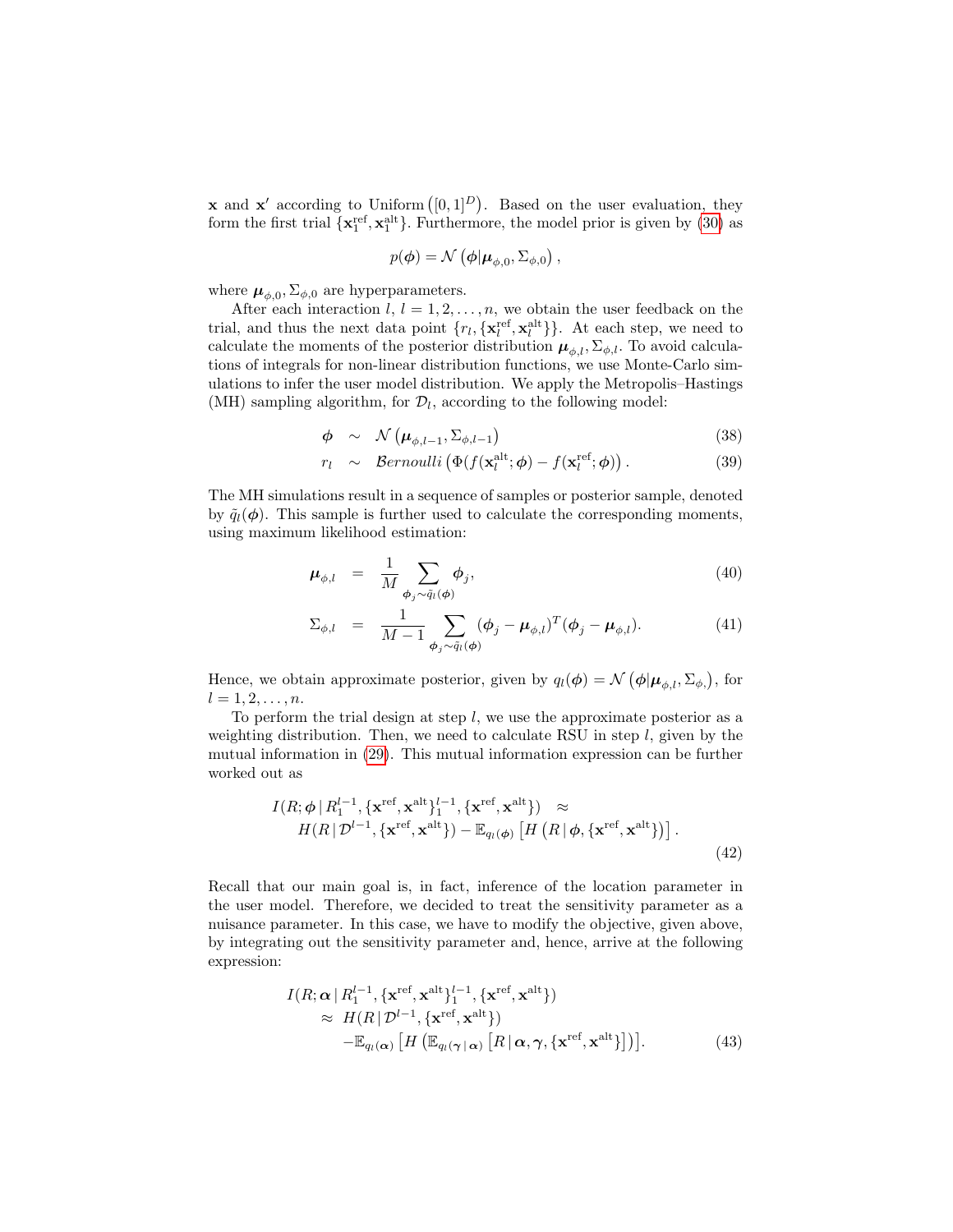Then, since our joint approximate posterior is Gaussian, which first and second moments can be written as

$$
\boldsymbol{\mu}_{\phi,l} = \begin{bmatrix} \boldsymbol{\mu}_{\alpha,l} \\ \boldsymbol{\mu}_{\gamma,l} \end{bmatrix}, \ \Sigma_{\phi,l} = \begin{bmatrix} \Sigma_{\alpha,l} & \Sigma_{\alpha\gamma,l} \\ \Sigma_{\gamma\alpha,l} & \Sigma_{\gamma,l} \end{bmatrix}, \tag{44}
$$

the approximate marginal  $q_l(\alpha)$  is also Gaussian

$$
q_l(\alpha) = \mathcal{N}(\alpha | \mu_{\alpha,l}, \Sigma_{\alpha,l}), \qquad (45)
$$

and so the conditional distributions  $q_l(\gamma | \alpha)$ , which expectation and covariance are given, according to the Markov-Gauss theorem, by

$$
\mu_{\gamma \,|\, \alpha, l} \quad = \quad \mu_{\gamma, l} \,+\, \Sigma_{\gamma \alpha, l} \, \Sigma_{\alpha, l}^{-1} \, \left( \alpha - \mu_{\alpha, l} \right) \tag{46}
$$

$$
\Sigma_{\gamma|\alpha,l} = \Sigma_{\gamma,l} - \Sigma_{\gamma\alpha,l} \Sigma_{\alpha,l}^{-1} \Sigma_{\alpha\gamma,l}.
$$
\n(47)

Observe that decomposition of [\(43\)](#page-17-0) allows for easier computation of the mutual information, since the entropy terms are binary entropy functions, defined by  $h(p) \triangleq -p \log_2 p - (1-p) \log_2 (1-p)$ . Furthermore, we approximate the integrals by the sums and calculate the entropy terms in [\(43\)](#page-17-0) as follows

<span id="page-18-0"></span>
$$
H(R | \mathcal{D}^{l-1}, \{\mathbf{x}^{\text{ref}}, \mathbf{x}^{\text{alt}}\}) = h \left( p(r | \mathcal{D}^{l}, \{\mathbf{x}^{\text{ref}}, \mathbf{x}^{\text{alt}}\}) \right)
$$
  

$$
= h \left( \int p(r | \phi, \{\mathbf{x}^{\text{ref}}, \mathbf{x}^{\text{alt}}\}) \cdot p(\phi | \mathcal{D}^{l-1}) d\phi \right)
$$
  

$$
\approx h \left( \sum_{\{\phi_m\}_{m=1}^M \sim q_l(\phi)} \frac{\Phi(\nu(\phi_m)) \cdot \mathcal{N}(\phi_m | \mu_{\phi,l}, \Sigma_{\phi,l})}{\sum_{m=1}^M \mathcal{N}(\phi_m | \mu_{\phi,l}, \Sigma_{\phi,l})} \right),
$$
(48)

where  $\nu(\boldsymbol{\phi}_m) \stackrel{\Delta}{=} f(\mathbf{x}^{\text{ref}}; \boldsymbol{\phi}_m) - f(\mathbf{x}^{\text{alt}}; \boldsymbol{\phi}_m)$  and

<span id="page-18-1"></span>
$$
\mathbb{E}_{q_l(\alpha)} \left[ H \left( \mathbb{E}_{q_l(\gamma | \alpha)} \left[ R | \alpha, \gamma, \{ \mathbf{x}^{\text{ref}}, \mathbf{x}^{\text{alt}} \} \right] \right) \right] \n\approx \sum_{\{\alpha_m\}_{m=1}^M \sim q_l(\alpha)} \frac{\mathcal{N} \left( \alpha_m | \mu_{\alpha,l}, \Sigma_{\alpha,l} \right)}{\sum_{m=1}^M \mathcal{N} \left( \alpha_m | \mu_{\alpha,l}, \Sigma_{\alpha,l} \right)} \n\cdot h \left( \sum_{\{\gamma_{m'}\}_{m'=1}^{M'} \sim q_l(\gamma | \alpha_m)} \frac{\Phi \left( \nu(\alpha_m, \gamma_{m'}) \right)}{\mathcal{N} \left( \gamma_{m'} | \mu_{\gamma | \alpha, n}, \Sigma_{\gamma | \alpha, l} \right)} \right),
$$
\n
$$
\frac{\mathcal{N} \left( \gamma_{m'} | \mu_{\gamma | \alpha, l}, \Sigma_{\gamma | \alpha, l} \right)}{\sum_{m'=1}^{M'} \mathcal{N} \left( \gamma_{m'} | \mu_{\gamma | \alpha, l}, \Sigma_{\gamma | \alpha, l} \right)} \right), \tag{49}
$$

where  $\nu(\alpha_m, \gamma_{m'})$  is defined in a similar way as above, but with expanded parameters, see also [\(14\)](#page-7-0).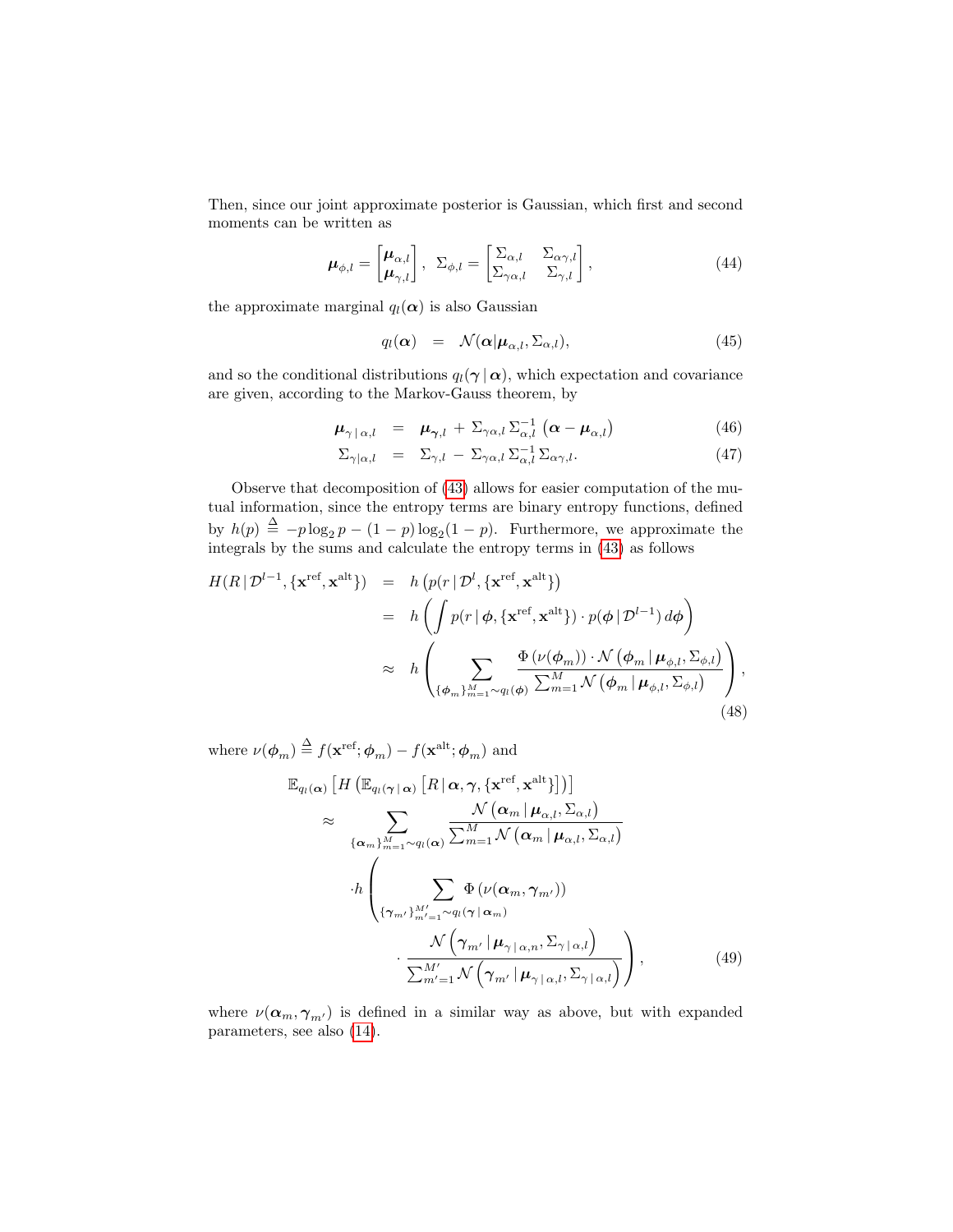Next, the generative agent distribution for the trials is given by

$$
p_l^a = \delta(\mathbf{x}_l^{\text{ref}} - \mathbf{x}_{l-1}^{\text{alt}})^{r_{l-1}} \cdot \delta(\mathbf{x}_l^{\text{ref}} - \mathbf{x}_{l-1}^{\text{ref}})^{1-r_{l-1}} \cdot \mathcal{N}(\mathbf{x}_l^{\text{alt}} \mid \boldsymbol{\mu}_{\alpha,l}, \boldsymbol{\Sigma}_{\alpha,l}). \tag{50}
$$

Therefore, generating trials from this distribution is equivalent to setting

$$
\mathbf{x}_l^{\text{ref}} = (\mathbf{x}_{l-1}^{\text{alt}})^{r_{l-1}} \cdot (\mathbf{x}_{l-1}^{\text{ref}})^{1-r_{l-1}} \tag{51}
$$

and generating an alternative proposal according to

<span id="page-19-0"></span>
$$
\mathbf{x}_l^{\text{alt}} \sim \mathcal{N}(\mathbf{x}_l^{\text{alt}} \, | \, \boldsymbol{\mu}_{\alpha,l}, \boldsymbol{\Sigma}_{\alpha,l}). \tag{52}
$$

Finally, given the expressions above, the trial design constitutes generating a pool of alternative proposals, using [\(52\)](#page-19-0), calculating mutual information terms for the resulting trials, using [\(48\)](#page-18-0) and [\(49\)](#page-18-1), and selecting the alternative that corresponds to the highest mutual information term. This procedure is also given in Alg. [1,](#page-20-0) where  $MI(\cdot)$  is computed, using [\(48\)](#page-18-0) and [\(49\)](#page-18-1).

Our learning procedure can be summarized as a sequential process of trials and user model inferences, with the stopping criterion, determined by convergence of the normalized weighted KL-divergence, in a sense that convergence is achieved, when uncertainty reduction becomes smaller than some small predefined  $\delta$ . The learning procedure is also provided as a pseudo-code in Alg. [2.](#page-21-0) There  $MH(\cdot)$  is computed using the MH-sampling according to the model, given by  $(38)-(39)$  $(38)-(39)$ , followed by calculations in  $(40)$  and  $(41)$ .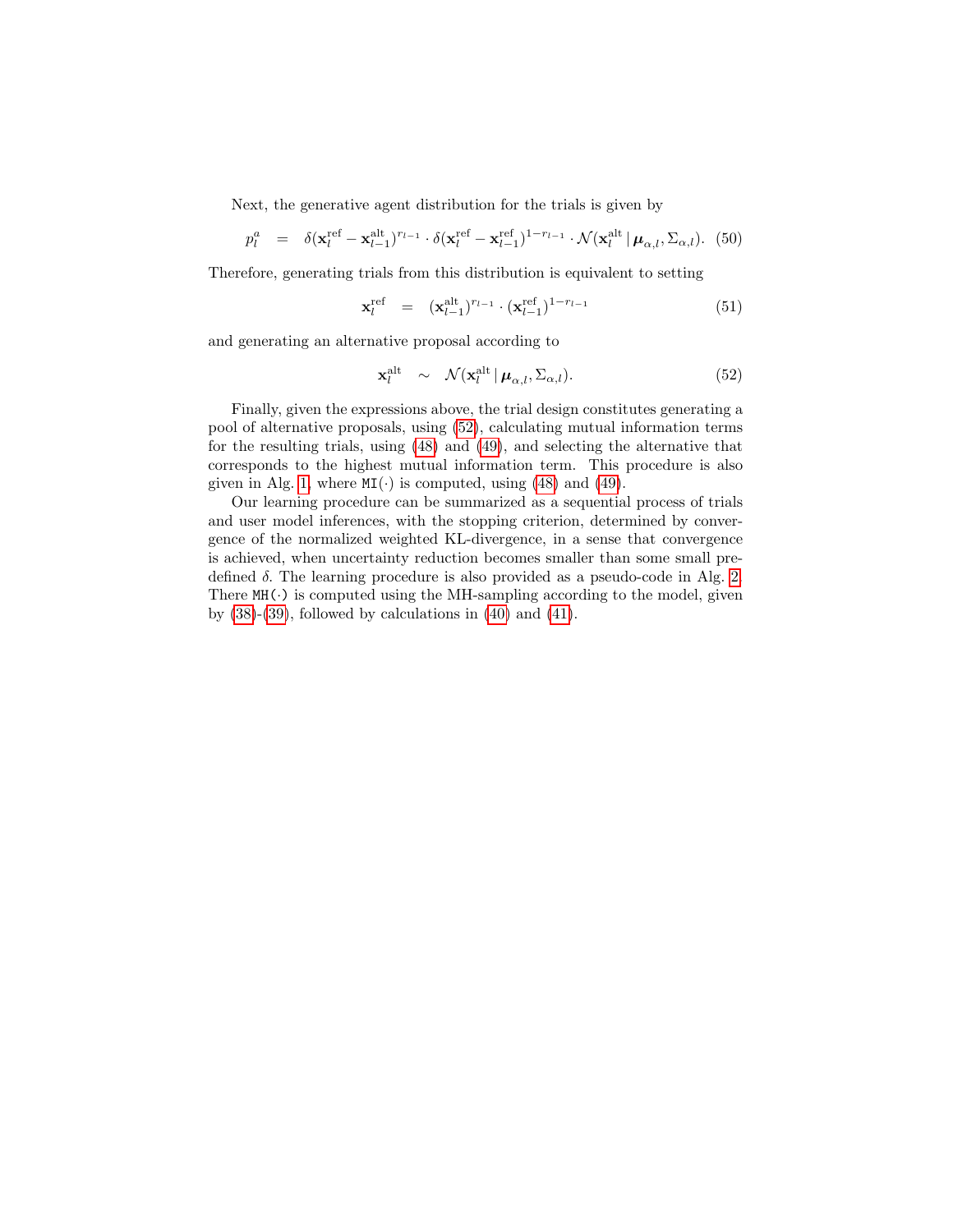## Algorithm 1: Trial design

## <span id="page-20-0"></span>Data:

- $q_{l-1}(\phi)$  approximate posterior after  $l-1$  interactions
- $\{ \mathbf{x}_{l-1}^{\text{ref}}, \mathbf{x}_{l-1}^{\text{alt}} \}$  trial at  $l-1$ -th interaction
- $r_{l-1}$  reply to  $l-1$ -th trial
- $M, M'$  number of Monte-Carlo samples
- $\bullet$   $N$  number of samples for alternative proposal generation

### Result:

- $\{ \mathbf{x}_l^{\text{ref}}, \mathbf{x}_l^{\text{alt}} \}$  new trial
- $D_l$  system uncertainty or weighted individual KL-divergence of  $l$ -th step

1 
$$
x_l^{ref} \leftarrow (x_{l-1}^{alt})^{r_{l-1}} \cdot (x_{l-1}^{ref})^{1-r_{l-1}};
$$
  
\n2 
$$
x_l^{alt} \leftarrow \text{Sample}(q_{l-1}(\phi));
$$
  
\n3 
$$
D_l \leftarrow \text{MI}(M, M', q_{l-1}(\phi), x_l^{alt}, x_l^{ref});
$$
  
\n4 **for**  $i \leftarrow 1$  **to**  $N - 1$  **do**  
\n5 
$$
x^{alt} \leftarrow \text{Sample}(q_{l-1}(\phi));
$$
  
\n6 
$$
D \leftarrow \text{MI}(M, M', q_{l-1}(\phi), x^{alt}, x_l^{ref});
$$
  
\n7 **if** 
$$
D_l \leftarrow D
$$
  
\n8 
$$
x_l^{alt} \leftarrow x^{alt};
$$
  
\n9 
$$
D_l \leftarrow D
$$
  
\n10 **end**  
\n11 **end**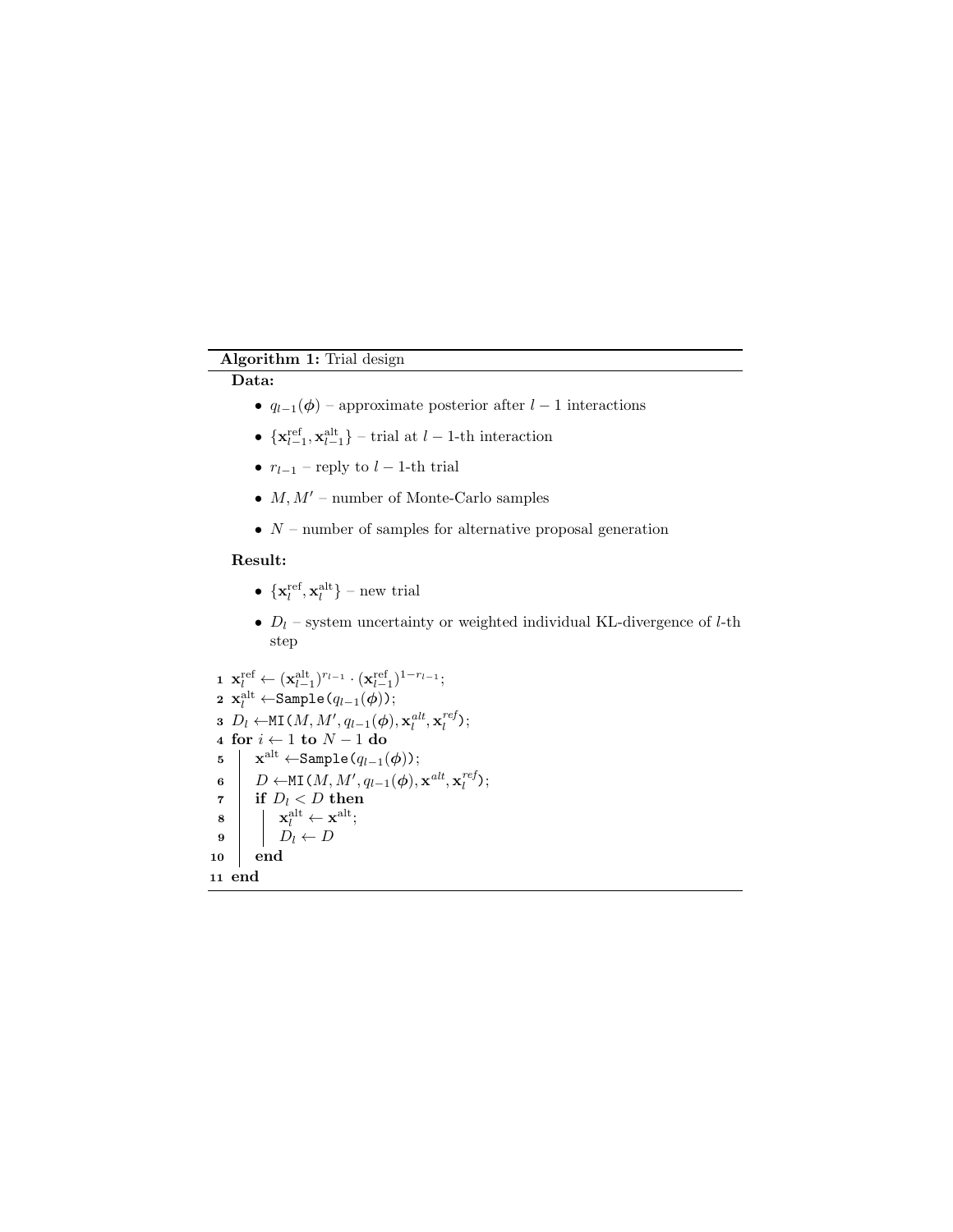# Algorithm 2: Learning procedure

# <span id="page-21-0"></span>Data:

- $q_0(\boldsymbol{\phi})$  model prior
- $\{x_1^{\text{ref}}, x_1^{\text{alt}}\}$  initial trial
- $r_1$  reply to the initial trial
- $M, M'$  number of Monte-Carlo samples

## Result:

- $q(\phi)$  user model parameter distribution
- $\mathbb{E}_q(\boldsymbol{\alpha})$  optimal parameter estimate
- $D$  remaining system uncertainty

1 
$$
l \leftarrow 0
$$
;  
\n2  $D_l \leftarrow \infty$ ;  
\n3  $D \leftarrow 0$ ;  
\n4 while  $D_l > l\delta$  do  
\n5  $l \leftarrow l + 1$ ;  
\n6  $\{x_l^{\text{ref}}, x_l^{\text{alt}}\}, D_l \leftarrow \text{TrialDesign}(q_{l-1}(\phi), \{x_{l-1}^{ref}, x_{l-1}^{alt}\}, r_{l-1})$ ;  
\n7  $D \leftarrow D + D_l$ ;  
\n8  $r_l \leftarrow \text{Trial}\{\{x_l^{ref}, x_l^{alt}\}\}$ ;  
\n9  $q_l(\phi) \leftarrow \text{MH}(M, \mu_{\phi, l-1}, \sum_{\phi, l-1}, \{x_l^{ref}, x_l^{alt}\}, r_l)$   
\n10 end  
\n11  $q(\phi) \leftarrow q_l(\phi)$ ;  
\n12  $\mathbb{E}_q(\alpha) \leftarrow \mu_{\alpha, l}$ ;  
\n13  $D \leftarrow D/l$ ;  
\n14  $\alpha = 0$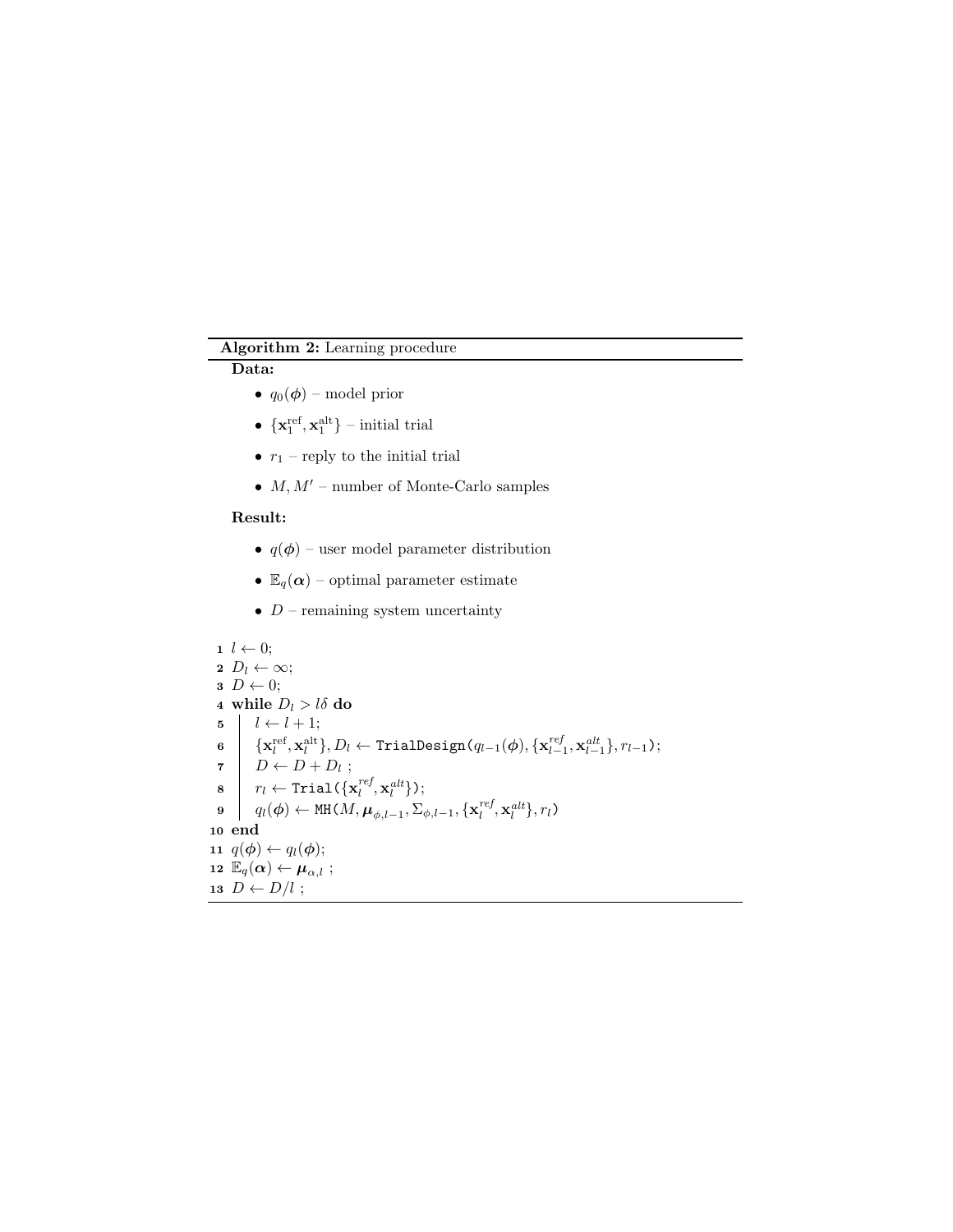#### 6. Simulation Results

In this section, we present simulation results for a toy example of user preference learning. This example allows us to visualize important aspects of the agent performance. The user model is given by Def. [2.1,](#page-6-0) where two synthetic parameters have to be learned. We also simulate user responses by sampling them according to the user model, in order to create the whole interaction cycle of the user preference system, see Fig. [1.](#page-3-0) In our simulations, we know the true values of the user preference function, and our goal is to investigate a number of aspects of the proposed approach. First, we are interested to show feasibility of learning the true preferences by showing that estimated user preferences for synthetic parameters converge to the true user preferences for a simulated user. Moreover, since, in practice, user preferences are unknown, our goal is to validate that RSU provides a good metric for performance monitoring of user preference learning. As a benchmark, we use root-mean-squared error (RMSE), that can be used when the true preference is known.

The numerical experiments were implemented in Julia 1.3 [\[17\]](#page-27-12), where probabilistic modeling was realized in probabilistic programming language (PPL), using the Turing.jl 0.14.10 package [\[18\]](#page-28-0). In particular, Turing.jl was used to implement the Monte-Carlo sampling method in Alg. [2.](#page-21-0) We used a desktop computer with Intel i7 CPU Core and 32 GB of RAM. Under these conditions, one interaction step took about 1.05 sec.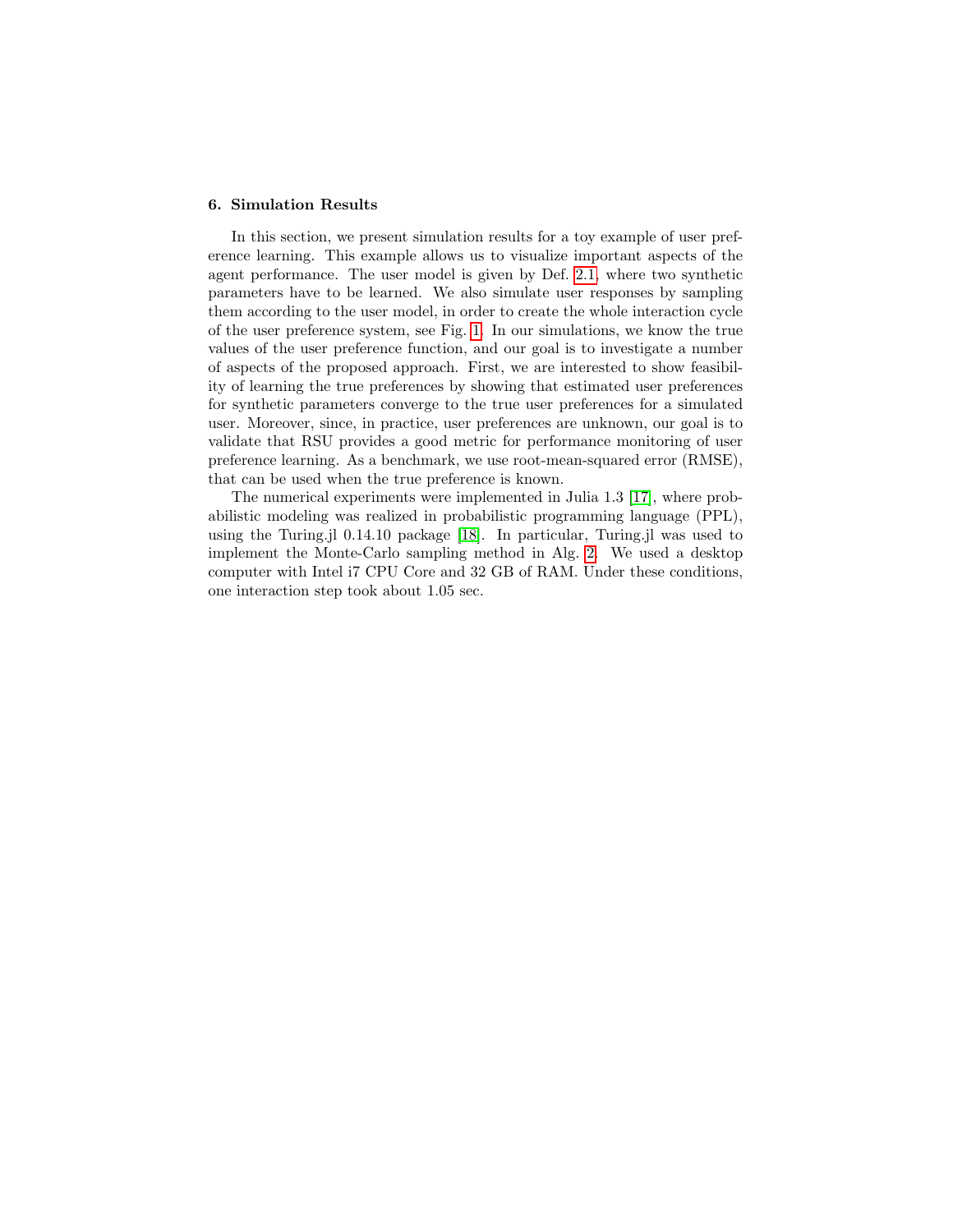<span id="page-23-0"></span>

Figure 2: The inferred synthetic parameter distribution after 1, 7, 20 and 30 interactions in (a)-(d) and the corresponding RMSE, in (e), and RSU, in (f). The red star denotes the true preference, green dots and connecting lines denote the trajectory of the preference estimates before each interaction, the red dot corresponds to the current user preference from the last trial and the magenta dot to the alternative proposal.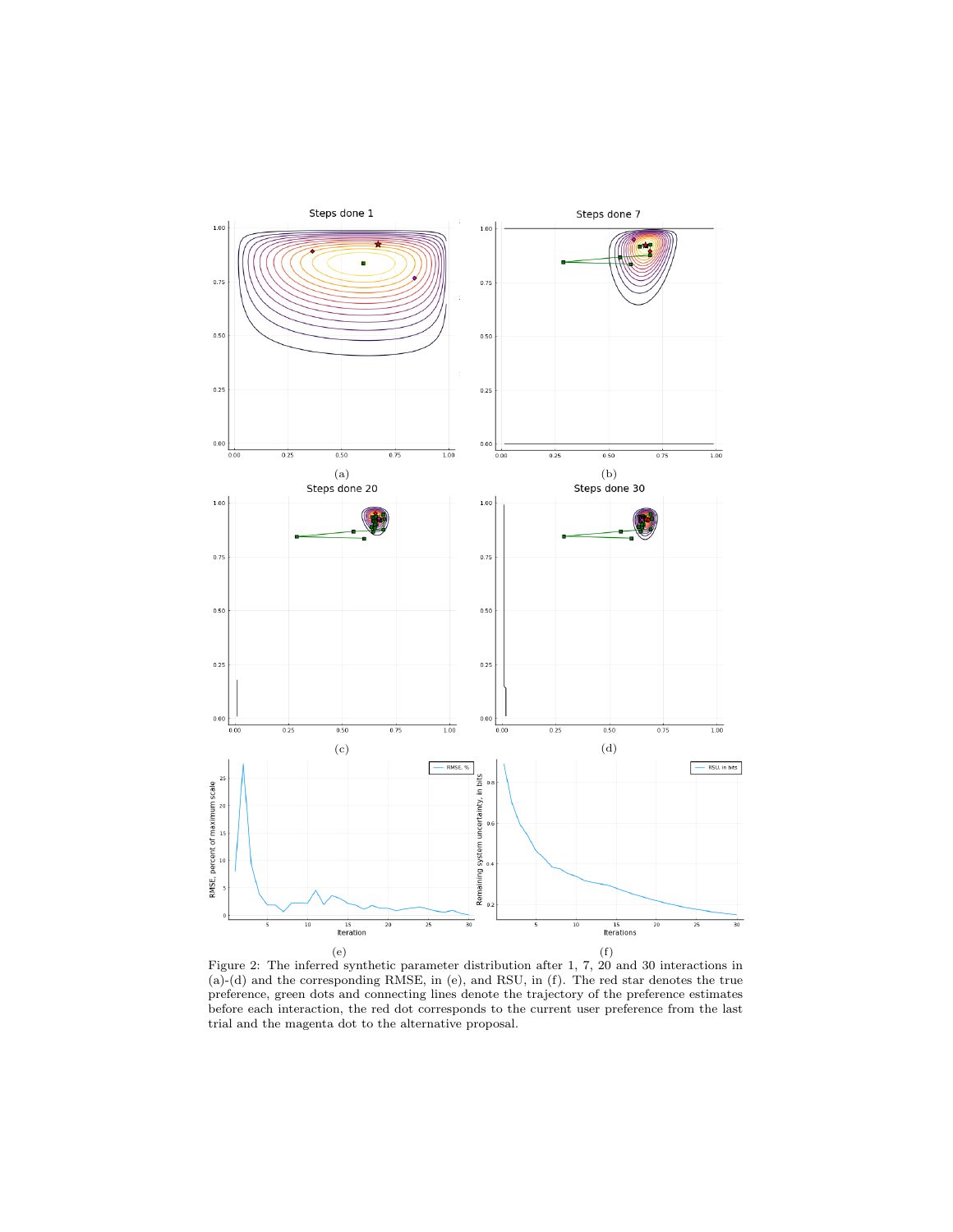<span id="page-24-0"></span>

Figure 3: The inferred synthetic parameter distribution after one, 10, 15 and 30 interactions, in (a)-(d), and the corresponding RMSE, in (e), and RSU, in (f). Notations in (a)-(d) are the same as in Fig. [2](#page-23-0)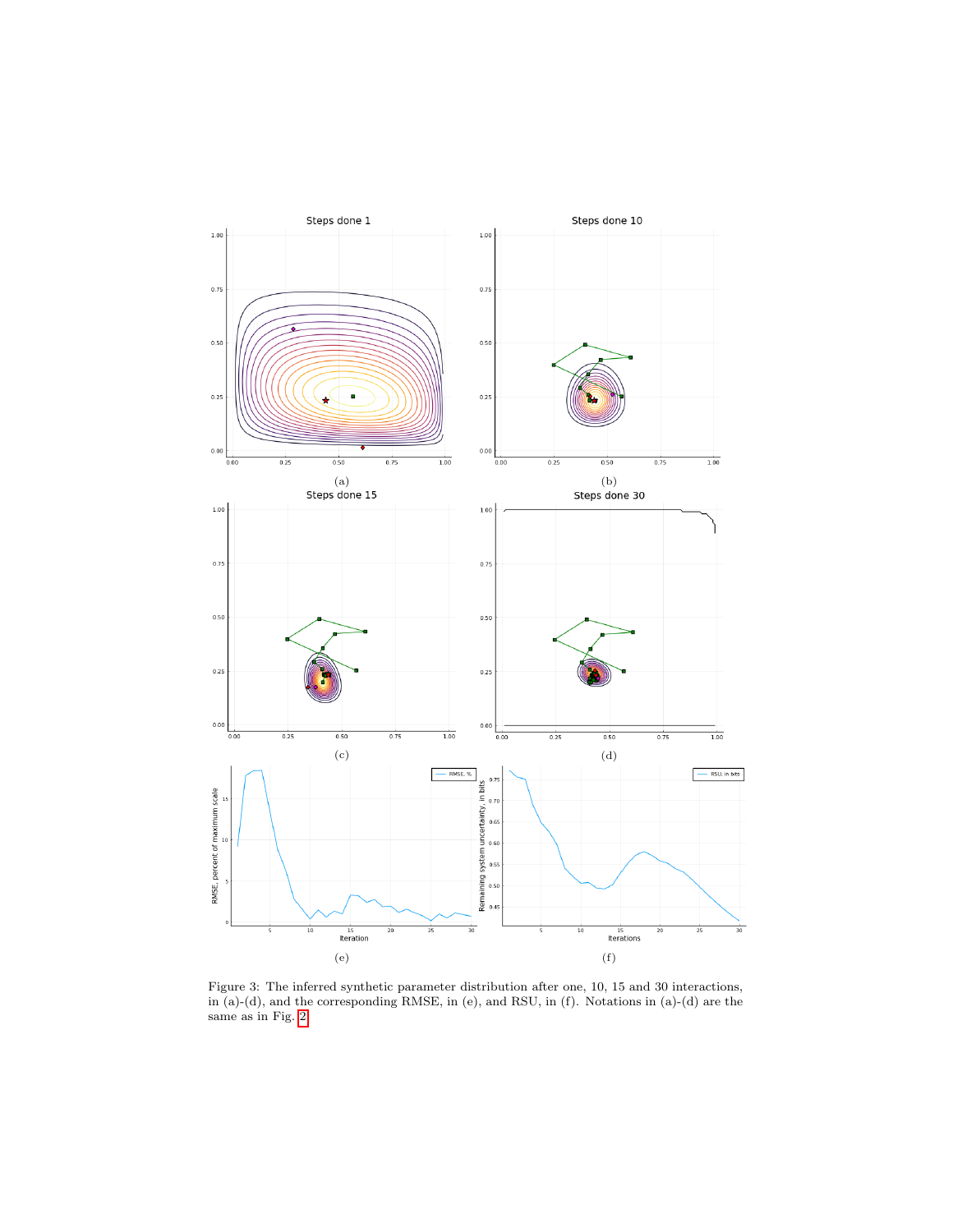<span id="page-25-0"></span>

Figure 4: RMSE and RSU with  $1\sigma$  confidence intervals

Fig. [2](#page-23-0) shows the true optimal parameters, their estimates and the proposals, generated by our agent together with the estimated parameter distribution. Note that as more and more data becomes available, the posterior distribution converges and become very dense around the optimum, and thus the proposals would eventually coincide with or become very close to the true optimum. At the early stage of learning, though, the proposals need not be close to the optimum. At this stage, the exploration process is dominating, where the agent generates proposals that aim at largest reduction of the uncertainty about a user. Indeed, looking at Fig. [2,](#page-23-0) we see that the alternative proposals at the beginning of the learning process are spread further away from the estimated distribution mean than at the later stages of learning. In general, we see that the learning procedure of the optimum user preferences converges quickly to the true optimum. Moreover, if we look at RMSE and the agent uncertainty about the user, we see that both RMSE and RSU decrease with time, showcasting quick learning performance of our approach. We run the simulations for 30 interactions, but we see that a good estimate can be achieved with less than 20 interactions. While RSU follows the trend of RMSE, FRMSE is more sensitive to inconsistencies in the point estimator. RSU is smoother, since it is a functional of the user response distribution. Moreover, as a functional, it provides more information about the learning behavior than a point estimator. Observe that, in Fig. [3,](#page-24-0) RSU goes up in situations when the user becomes less consistent in his responses, but in the end stabilizes as the responses become more reliable and, consequently, the distribution estimate becomes better. This demonstrates that RSU can efficiently be used to monitor the preference learning performance in the field.

Statistical behavior of the performance metrics, RMSE and RSU, is shown in Fig. [4a](#page-25-0) and Fig. [4b,](#page-25-0) respectively. These results were obtained by simulating the learning procedure  $T = 10$  times, where each time a new true user preference was selected at random, and simulating  $n = 30$  interactions in each learning cycle.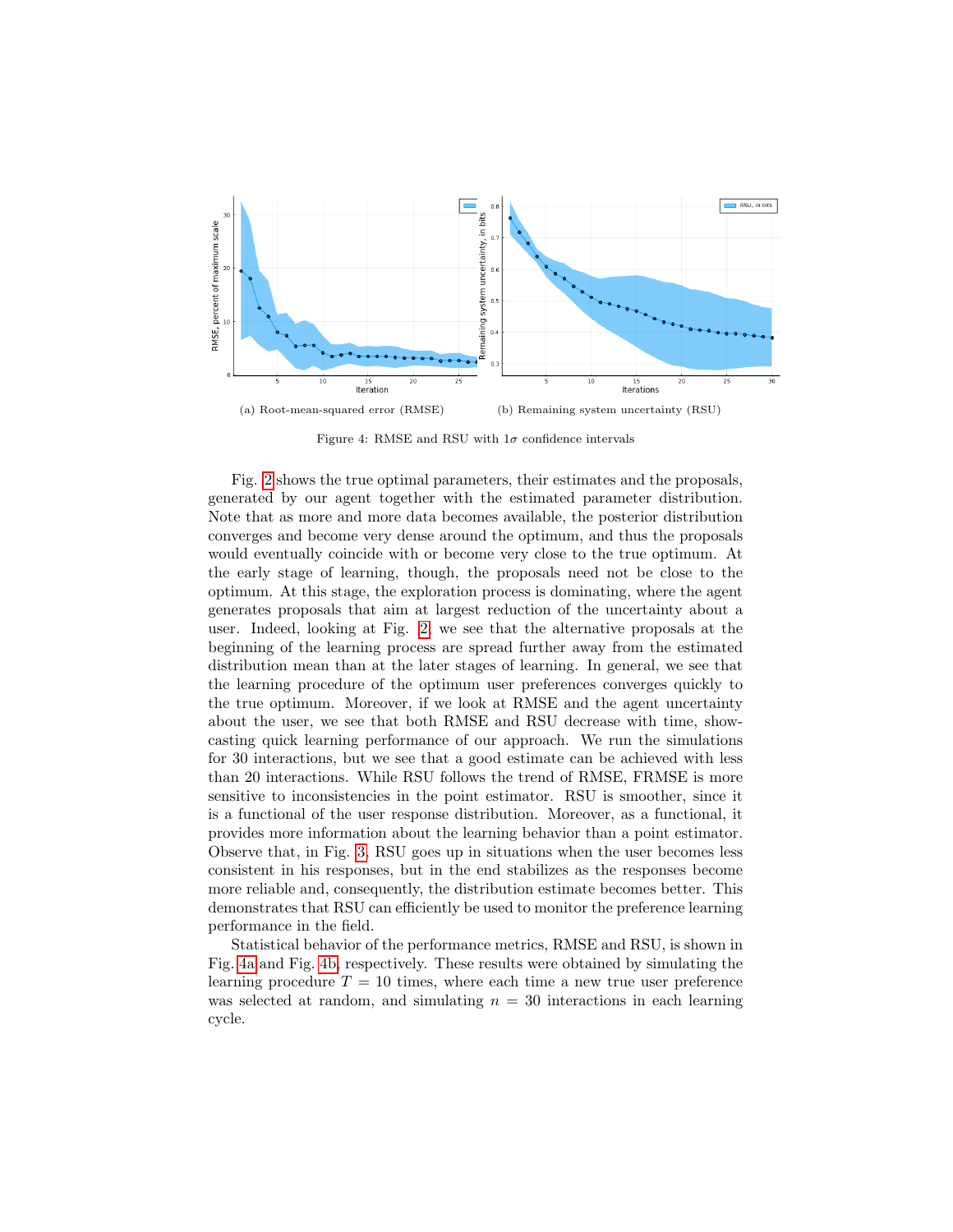#### 7. Discussions and Conclusions

In this paper, we have studied the problem of active preference learning using pairwise comparison. We have modeled preference learning system as two interacting sub-systems, one representing a user with his preferences for some outcome, characterized by a set of parameters, and another one representing the agent that guides the learning process by offering informative trials. In order to monitor the learning behavior and realize the agent strategy for obtaining efficient data from interactions with a user, we have proposed to use the weighted normalized information divergence. This divergence characterizes the agent uncertainty about the user. Optimization of this performance measure results into an optimal strategy for the data collection and guarantees efficient accurate learning of the user preference. Simulation results show that the remaining system uncertainty can be used to monitor the learning behavior of the agent in practice, when the true user preference is unknown. Moreover, we also see that the agent trial generation, based on this metric, results in quick reduction of the search space for the optimal user parameter preferences and their accurate estimation.

Our work has a close connection to universal prediction, as well as universal source coding. Here, however, our goal, when assigning a predictive distribution, is user model quality evaluation. Moreover, the problem we study relates to the active inference problem, see e.g. [\[19\]](#page-28-1). However, we take somewhat different approach at learning. Instead of putting a focus on designing trials that minimize uncertainty about (future) user responses and thus aiming at supporting the current estimates, we look at the trials that result in the largest uncertainty in the user response and solicit responses to correct the estimate and resolve the uncertainty. Approximate inference, i.e., ADF, plays a role in our work, when we infer the parameters of the user preference function, given actively generated and observed data. Observe that sequential or online nature of the proposed learning approach allows continuous learning of dynamic user preferences in situations when they change over time.

#### References

- <span id="page-26-0"></span>[1] G. Keidser, H. Dillon, M. Flax, T. Ching, S. Brewer, The NAL-NL2 prescription procedure, Audiology Research 1 (2011).
- <span id="page-26-1"></span>[2] M. Kendall, J. D. Gibbons, Rank Correlation Methods, 5th Edition, A Charles Griffin Title, 1990.
- <span id="page-26-2"></span>[3] E. Brochu, N. d. Freitas, A. Ghosh, Active preference learning with discrete choice data, in: Proceedings of the 20th International Conference on Neural Information Processing Systems, NIPS'07, Curran Associates Inc., Red Hook, NY, USA, 2007, p. 409–416.
- <span id="page-26-3"></span>[4] E. Brochu, V. M. Cora, N. de Freitas, A tutorial on Bayesian optimization of expensive cost functions, with application to active user modeling and hierarchical reinforcement learning, arXiv:1012.2599 (Preprint, 2010).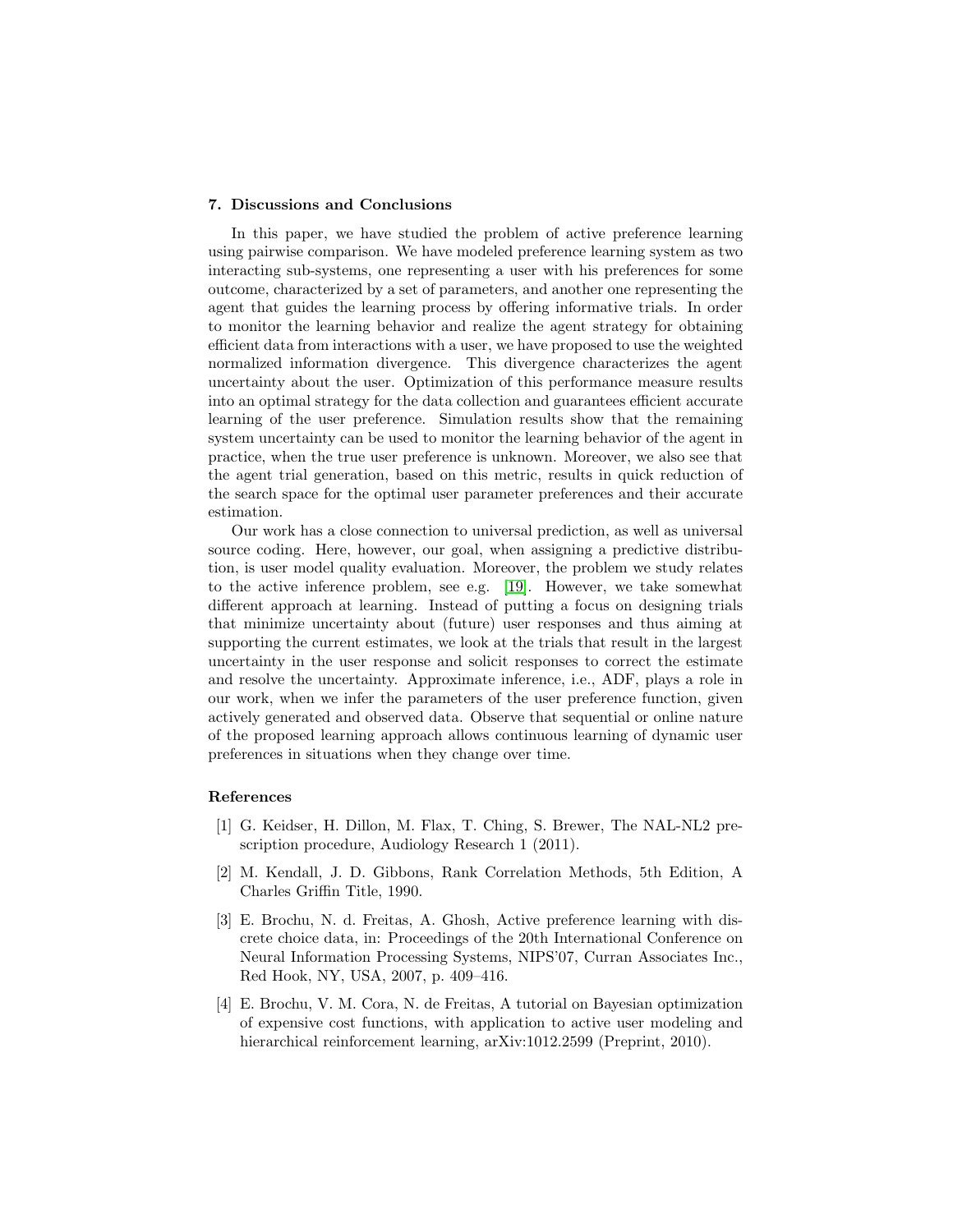- <span id="page-27-0"></span>[5] J. Gonz´alez, Z. Dai, A. Damianou, N. D. Lawrence, [Preferential Bayesian](https://proceedings.mlr.press/v70/gonzalez17a.html) [optimization,](https://proceedings.mlr.press/v70/gonzalez17a.html) in: D. Precup, Y. W. Teh (Eds.), Proceedings of the 34th International Conference on Machine Learning, Vol. 70 of Proceedings of Machine Learning Research, PMLR, 2017, pp. 1282–1291. URL <https://proceedings.mlr.press/v70/gonzalez17a.html>
- <span id="page-27-1"></span>[6] M. Cox, B. de Vries, A parametric approach to Bayesian optimization with pairwise comparisons, in: NIPS Workshop on Bayesian Optimization (BayesOpt 2017), December 9, 2017, Long Beach, USA, 2017.
- <span id="page-27-2"></span>[7] P. Hennig, C. J. Schuler, Entropy search for information-efficient global optimization, ArXiv abs/1112.1217 (2012).
- <span id="page-27-3"></span>[8] J. M. Henrández-Lobato, M. W. Hoffman, Z. Ghahramani, Predictive entropy search for efficient global optimization of black-box functions, in: Proceedings of the 27th International Conference on Neural Information Processing Systems - Volume 1, NIPS'14, MIT Press, Cambridge, MA, USA, 2014, p. 918–926.
- <span id="page-27-4"></span>[9] N. Merhav, M. Feder, Universal prediction, IEEE Transactions on Information Theory 44 (6) (1998).
- <span id="page-27-5"></span>[10] W. R. Ashby, The measurement of values. By L. L. Thurstone. University of Chicago Press, Chicago, 1959. Pp. 322., Journal of Mental Science 105 (441) (1959) 1127–1127, publisher: Cambridge University Press. [doi:10.1192/](https://doi.org/10.1192/bjp.105.441.1127-a) [bjp.105.441.1127-a](https://doi.org/10.1192/bjp.105.441.1127-a).
- <span id="page-27-6"></span>[11] T. M. Cover, E. Ordentlich, Universal portfolios with side information, IEEE Transactions on Information Theory 42 (2) (1996) 348–363.
- <span id="page-27-7"></span>[12] T. Matsushima, H. Inazumi, S. Hirasawa, A class of distortionless codes designed by Bayes decision theory, IEEE Transactions on Information Theory 37 (5) (1991) 1288–1293.
- <span id="page-27-8"></span>[13] N. Merhav, M. Feder, A strong version of the redundancy-capacity theorem of universal coding, IEEE Transactions on Information Theory 41 (3) (1995) 714–722.
- <span id="page-27-9"></span>[14] M. Feder, N. Merhav, Hierarchical universal coding, IEEE Transactions on Information Theory 42 (5) (1996) 1354–1364. [doi:10.1109/18.532877](https://doi.org/10.1109/18.532877).
- <span id="page-27-10"></span>[15] M. Opper, A Bayesian approach to on-line learning, Cambridge University Press, USA, 1999, p. 363–378.
- <span id="page-27-11"></span>[16] S. Solla, O. Winther, Optimal erceptron learning: as online Bayesian approach, Cambridge University Press, USA, 1999, p. 379–398.
- <span id="page-27-12"></span>[17] J. Bezanson, A. Edelman, S. Karpinski, V. B. Shah, [Julia: A fresh approach](https://doi.org/10.1137/141000671) [to numerical computing,](https://doi.org/10.1137/141000671) SIAM review 59 (1) (2017) 65–98. URL <https://doi.org/10.1137/141000671>